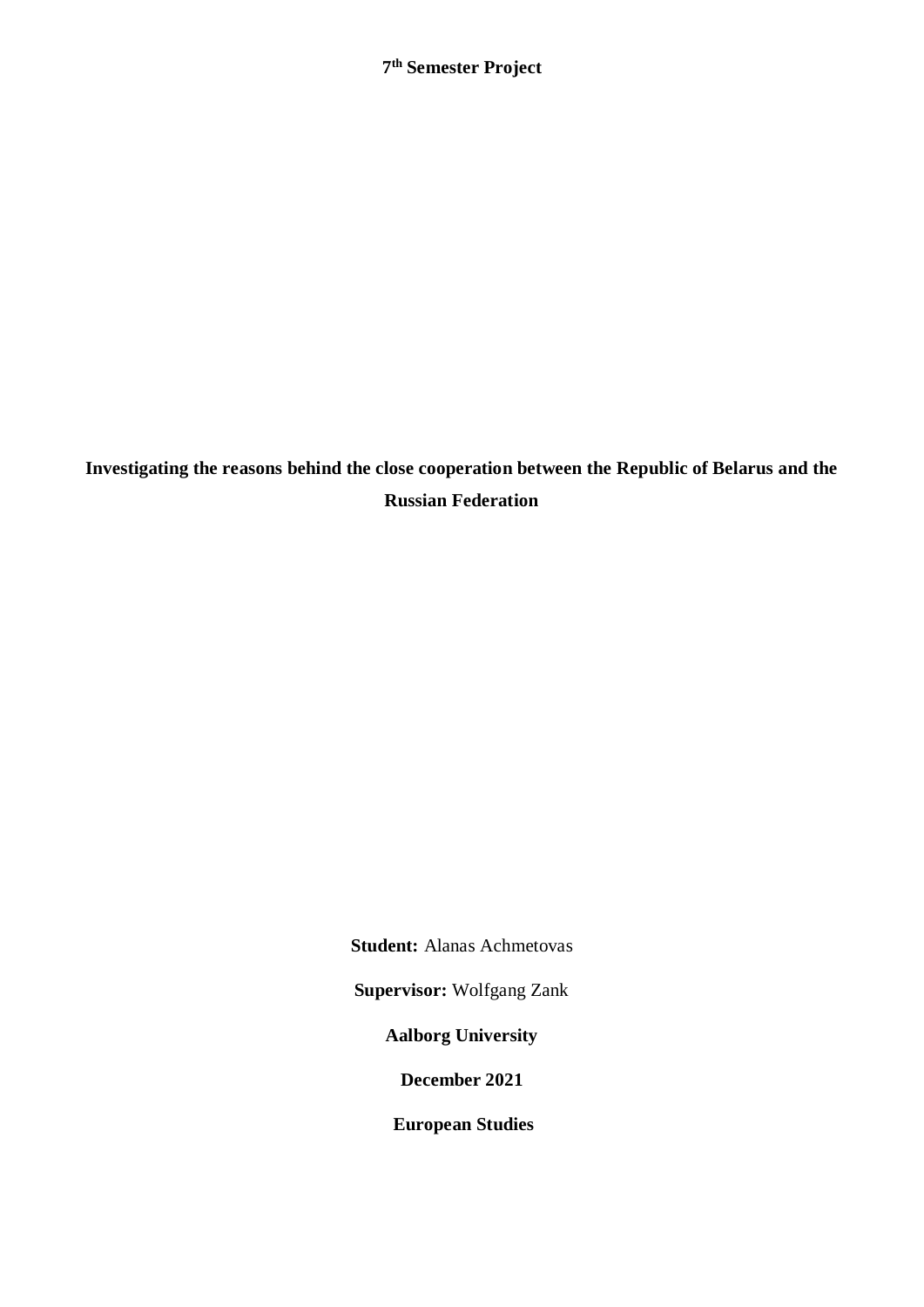## **Table of Contents**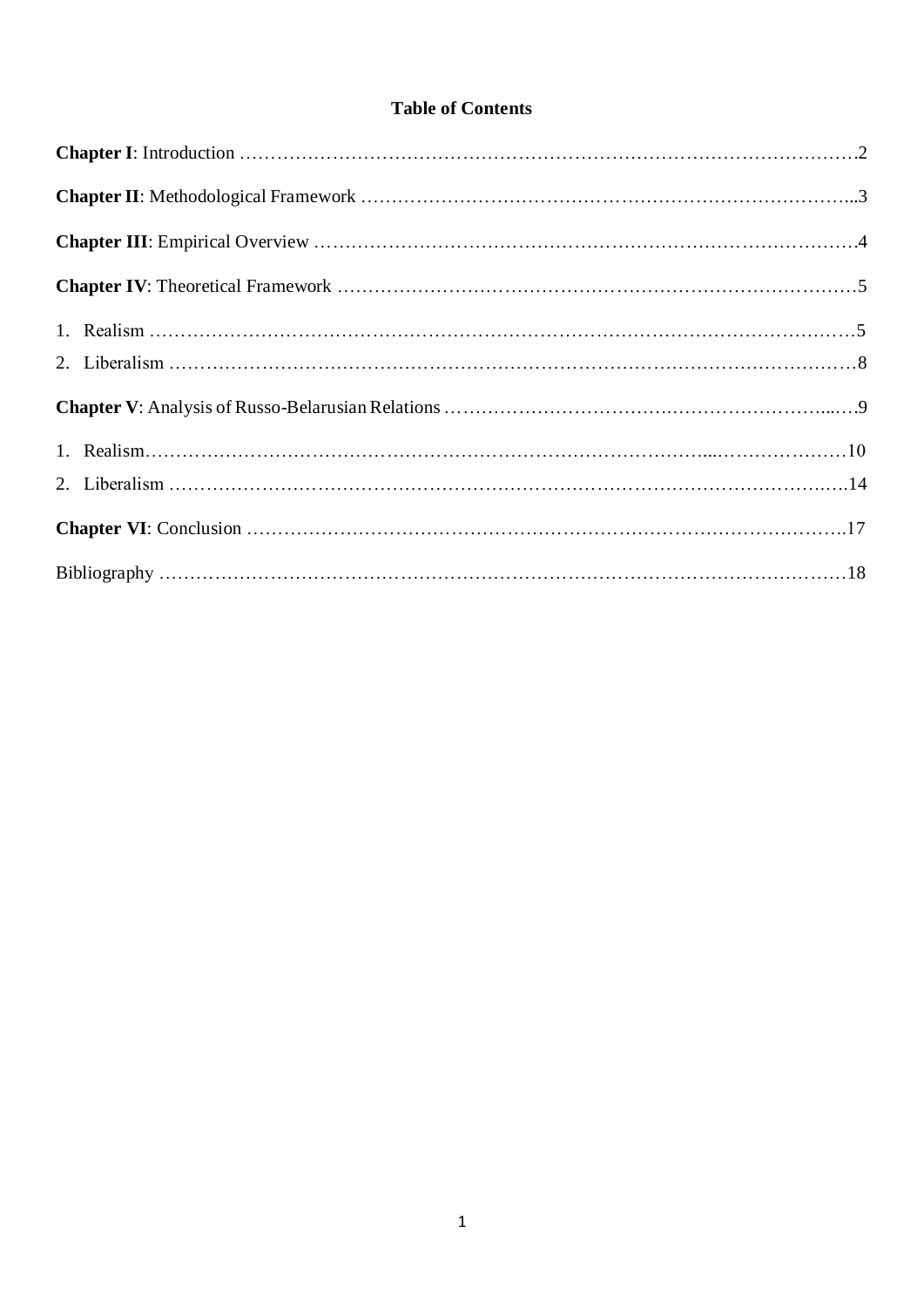## **Chapter I**

### **Introduction**

The Republic of Belarus is a landlocked country situated in Eastern Europe which shares borders with the Russian Federation to its east, Ukraine to its south, and Poland, Lithuania and Latvia – or the European Union – to its west and north. Belarus has an annual nominal GDP of around \$65,8 billion and a population of around 9.4 million people, 600,000 of which currently reside in Russia.<sup>1</sup> The Russian Federation, on the other hand, neighbours the total of 14 countries, stretching from Finland to its west, Mongolia, Kazakhstan and China to its south, North Korea to its east and the Arctic Ocean to its north. The annual nominal GDP of Russia is around \$1.5 trillion and it has the population of 145 million.<sup>2</sup> With such neighbours, the position of Belarus makes it very unique. On one hand, its eastern partner, the possessor of the world's largest nuclear arsenal, represents an oppressive ideology with which it was able to attain superiority over smaller states throughout its history. On the other hand, its western neighbours are the world's leading examples of equalitarianism, democracy and freedom. For ordinary Belarusian citizens, the location of their country is both a blessing and a curse.

The beginning of the international relations between the Russian Federation and the Republic of Belarus began in December 1991, when the two – together with Ukraine – signed the *Belovezh Accords*, establishing the Commonwealth of Independent States (CIS).<sup>3</sup> The main goal of this intergovernmental regional organisation is to establish military, economic and cultural cooperation between member states. On December 8, 1999, the *Treaty on the Creation of the Union State of Belarus and Russia* was signed between Belarusian President Alexander Lukashenko and Russian President Boris Yeltsin. 4 Its signing was preceded by the formation of the Community of Russia and Belarus in 1996, and the Union of Belarus and Russia in 1997. The main purpose of this agreement was to create closer economic, military and political ties which intime would lead to a fully-fledged union and ultimately a single unified state. The agreement to form a union between the two states was part of Kremlin's<sup>5</sup> effort to re-establish regional hegemony in the former Soviet Union, primarily because Yeltsin's Russia (1991 – 1999) was immensely weak and on the verge of collapse in the nineties. Since 1999, no president in the CIS has been as eager as Alexander Lukashenko to preserve and strengthen ties with the Russian Federation, especially within the framework of the Union State. <sup>6</sup>

<sup>1</sup> Ministry of Foreign Affairs of Belarus (2017): *General Information about the Republic of Belarus*, pp. 2 – 4

<sup>2</sup> Federal State Statistics Service (2017): *Russia in Figures,* Official Publication, pg. 79

<sup>3</sup> Voitovich S. (1993): *The Commonwealth of Independent States: An Emerging Institutional Model*, pg. 404

<sup>4</sup> Marin, A. (2020): *The Union of Belarus and Russia: Myth and Realities of Political-Military Integration*, pp. 2 – 4

<sup>&</sup>lt;sup>5</sup> The term *Kremlin* is used to describe the seat of the Russian executive government.

<sup>6</sup> Hedenskog J. (2021): *Endgame Belarus? Union State Integration under Pressure*, The Swedish Defence Research Agency, pg.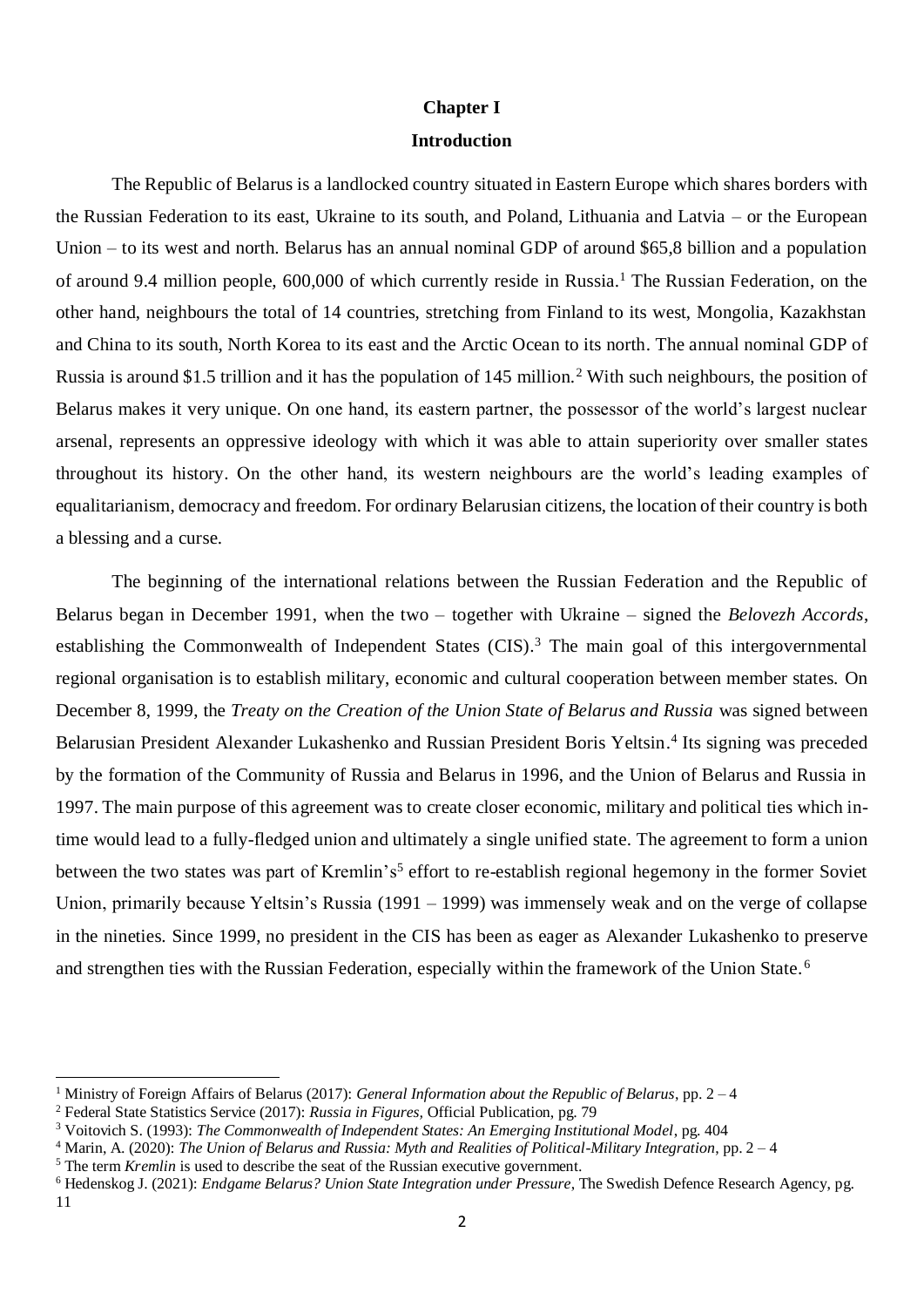It must be noted that there has not been a lot of work done by academics on the Russo-Belarusian relations in recent years, primarily because the main focus in the last decade was based on US-Russia rivalry and crises in Georgia (2008) and Ukraine (2014). This project is therefore a great opportunity to establish new perspectives and examine other important actors on the international arena, especially the role of Belarus in the current unipolar world order. The focus of this project is going to be situated on the following research question:

#### *"Why do Russia and Belarus cooperate so closely?*

# **Chapter II Methodological Framework**

This project seeks to understand the reasons behind the closeness of diplomatic relations between the Republic of Belarus and the Russian Federation. The unique connection between the two countries is going to be investigated through Realism and Liberalism as both offer potential to explain the relationship best. Inparticular, this project is going to be divided into two hypotheses based on the two theories above. The author of the paper will also investigate other relevant theorists in order to provide a good examination of the research question. The first hypothesis will be based on the notion of balance of power, hegemony and security, which Russia has had to employ – especially through its actions Georgia, Ukraine and Belarus – to counter the Euro-Atlantic<sup>7</sup> *"expansionist tendencies"<sup>8</sup>* led by the West. For this part, the project will investigate and apply John Mearsheimer's *Tragedy of Great Power Politics* (2001), which provides an outstanding explanation for the structure of the international system that has pushed Russia to counterbalance Western dominance on its eastern frontier. The purpose of the second hypothesis is to examine the Liberalist school of thought through the internal dynamics of Russia and Belarus. A particular emphasis is going to be based on the respective political systems and ideologies, style of rule, attitudes to public dissent and the allergy Belarus and Russia share for democratic reform. It must be noted that Realism will be the main theory of this project, while Liberalism will be used to back up certain arguments made by the author of this essay.

In order to establish a sophisticated examination of the research question and to verify the hypotheses that are going to be produced, the focus of this project will be based on secondary qualitative and quantitative research methods provided by various English and Russian sources such as: academic articles, journals, speeches and interviews of senior government officials, online newspapers and magazines. It is particularly important to apply a variety of Russian and English sources in order to produce a balanced and neutral examination of problem formulation, especially because the majority of academic work produced today holds a certain amount of bias, leaving out important information from other parties. In addition, to evaluate the

<sup>7</sup> The term *Euro-Atlantic* in this project refers to the European Union (EU) and North Atlantic Treaty Organisation (NATO)

<sup>8</sup> Putin, V. (2021): *President Putin's Dialogue at Valdai Discussion Club on 21st of October 2021*, Russia 24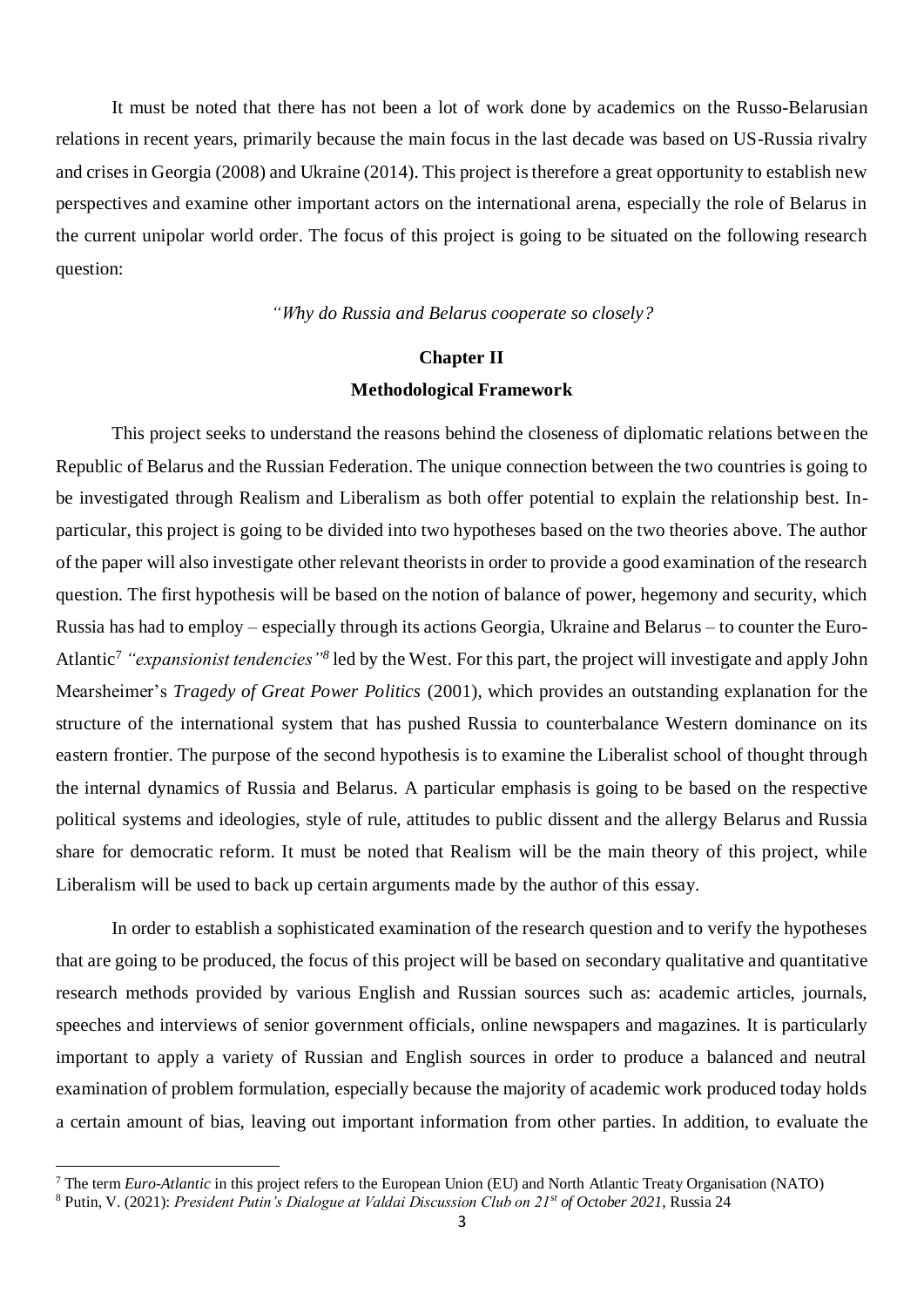regimes of Belarus and Russia, this project will apply quantitative data provided by Freedom House and the Democracy Index in order to establish the internal similarities between the two states. Quantitative methods will also be used throughout the project to provide statistical data to back up different arguments as well.

#### **Chapter III**

## **Empirical Overview**

In 1922, Belarus became one of the founding republics of the Union of the Soviet Socialist Republics (USSR) alongside Russia, Ukraine and Transcaucasia.<sup>9</sup> As part of the USSR, the Belarusian SSR<sup>10</sup> (BSSR) was very closely linked with the Russian SSR economically, socially and culturally. The cultural connection between the two countries was caused by rapid russification<sup>11</sup> of Belarus, a period of cultural assimilation process – conducted first by the Russian Empire and later the Soviet Union – under which non-Russian communities gave up their language and culture (either voluntarily or involuntarily) in favour of Russian language and culture.

It must also be noted that throughout the existence of the BSSR, there were no noticeable dissident movements against Russian dominance, unlike in neighbouring Ukraine or the Baltics. Even prior to the fall of the Soviet Union, there was no country less ready for independence than Belarus. This was because Belarusians were among the staunchest supporters of the USSR, as 83.72% of the population in 1991 voted to remain part of it in the *Referendum on the Future of the Soviet Union*. <sup>12</sup> This clearly demonstrates that independence and democracy fell upon the Belarusian people, which is very important because Alexander Lukashenko's presidential campaign focused on bringing back certain aspects of the past, including Sovietera symbolism, state ownership of Belarusian industries, creation of a union between Belarus and Russia and giving the same status to the Russian language as Belarusian. Shortly after the accession of Alexander Lukashenko to the presidency in 1994, the russification policy was relaunched.<sup>13</sup>

Since 1999, the Presidents of Belarus and Russia have developed a somewhat of a special relationship, which is similar to the traditional definition of the *special relationship* between the leaders of the United Kingdom and the United States.<sup>14</sup> Different factors contribute to the special relationship, but most importantly, the number of times the two leaders have met in official settings since Vladimir Putin's election as President of Russia in 2000. According to recent information provided by TASS<sup>15</sup>, from 2000 to 2020, Lukashenko visited Russia 106 times to hold talks with Vladimir Putin – both as President (1999 – 2008/2012 –) and Prime

<sup>-</sup><sup>9</sup> Big Russian Encyclopaedia (2004): *Treaty on the Formation of the Union of the SSR*, Ministry of Culture of the Russian Federation, pp. 178 – 179

<sup>&</sup>lt;sup>10</sup> SSR – Soviet Socialist Republic

<sup>&</sup>lt;sup>11</sup> Bendin, A. (2013): *Return of White Russia*, Archive of Publications, Moskva Journal, pg. 1

<sup>12</sup> USSR Central Referendum Commission (1991): *On the Results of the USSR Referendum held on March 17, 1991*, pg. 3

<sup>13</sup> Smok, V. (2013): *Belarusian Identity – the Impact of Lukashenka's Rule*, Belarus Digest, pg. 1

<sup>14</sup> U.S. Embassy in the United Kingdom (2021): *Policy and History – the Special Relationship,* pg. 6

<sup>15</sup> Metcel, M. (2021): *Chronology of Alexander Lukashenko's Visits to Russia*, TASS News Agency, Moscow, pg. 1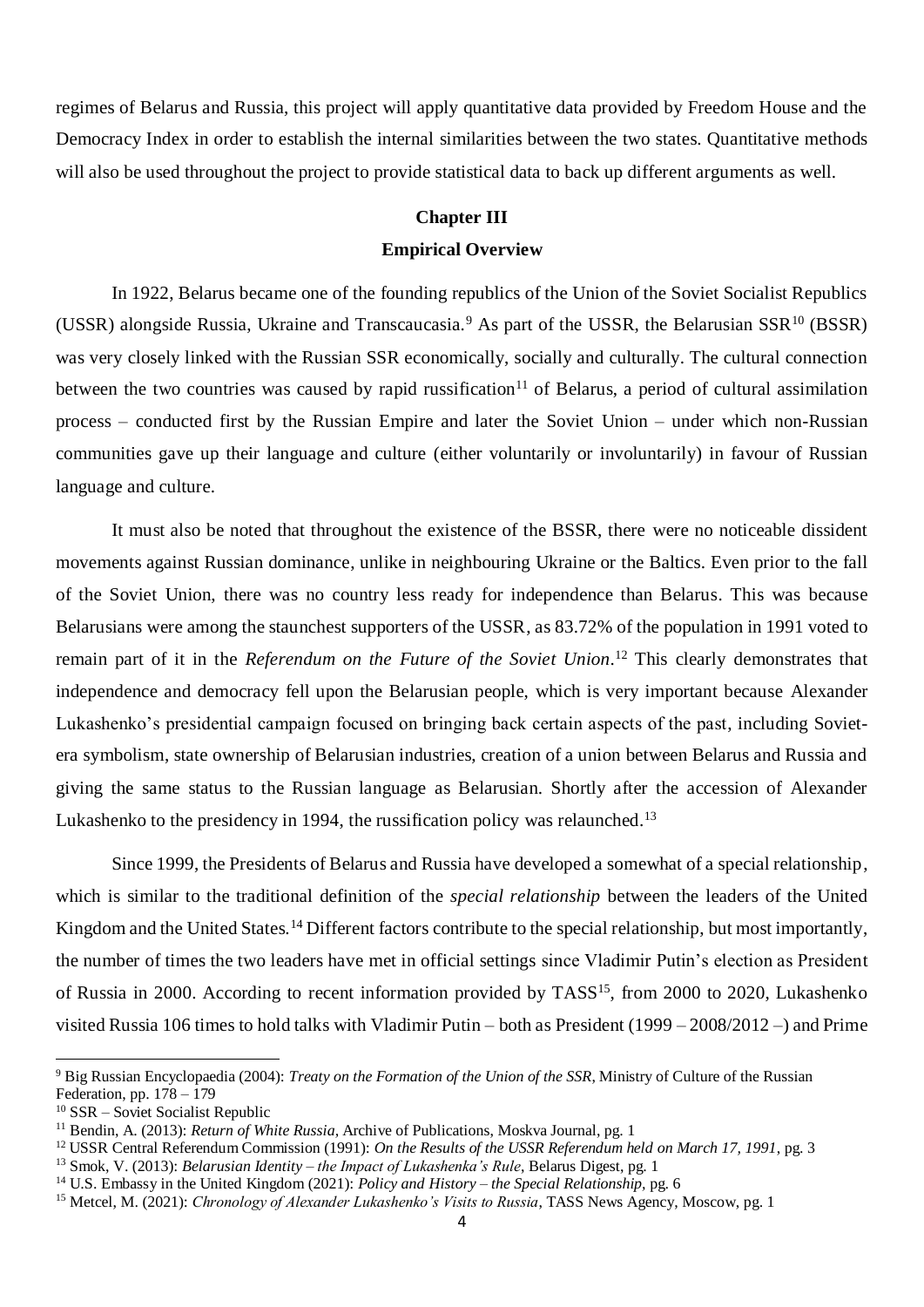Minister (2008 – 2012). President Putin visited Belarus 24 times, which is the second biggest number of foreign visits after Kazakhstan.<sup>16</sup> Such factors are significant as they help to understand why Russia and Belarus have been close historically. Most importantly, public perceptions of Russian and Belarusian citizens also show the close link between the two states. In a survey produced by Levada Russia from 2006 to 2020 on the question of *"Who are the closest friends/allies of Russia?"<sup>17</sup>*, 58% of those asked responded with Belarus as Russia's closest ally, and traditionally, the US as its most hostile, with 60% of respondents.

#### **Chapter IV**

#### **Theoretical Framework – Realism**

Realism is one of the most prominent political philosophies which seeks to explain the competitive and conflictual side of international relations. This theory of international relations dates all the way back to the historical accounts of Thucydides, who wrote about the role of power politics in his *History of the Peloponnesian War* (400BC). It was not until the end of the Second World War, however, that Realism developed its modern outlook from the work of Hans Morgentheau (1948), who wrote about the experience of world politics that led to the World War II, and established a number of theses which are going to developed further in this essay.

Based on the writings of Morgentheau (1948), the sphere of international relations is associated with struggle for power supremacy. Power is the single most important resource of any state which acts as a guarantor of security and survival, as well as an opportunity to disseminate the ideological values of that state elsewhere. As argued by Mearsheimer (2001), great powers *"must be forever vigilant"* and *"never subordinate survival to any other goal, including prosperity"*. <sup>18</sup> Therefore, power is not only the goal of the state participating in international politics, but also one of the most important means. In this regard, states that accumulate power must do whatever it takes in order to preserve it and therefore achieve survival.

One significant proposition of Realism is state-centrism. In this sense, the most important actors on the international arena are sovereign states that have the necessary amount of power. <sup>19</sup> Only states have legitimate foundations and the necessary resources to conclude treaties, conduct foreign policies and declare wars. Therefore, albeit organisations and individuals exist within this framework, i.e., the United Nations, their roles are limited. To add to that, Morgentheau (1948) points out that the state of international relations depends very much on interactions between great powers. Mearsheimer (2001) notes that fortunes of states – either great powers or smaller powers – are *"determined by the decisions and actions of those with the greatest* 

<sup>16</sup> Official Internet Resources of the President of Russia (2021): *List of Trips Made by President Putin*, pg. 1

<sup>17</sup> Levada Centre (2020): *From Opinions to Understanding "Friends" and "Enemies" of Russia*, pg. 1

<sup>18</sup> Mearsheimer, J. (2001): *Great Power Politics in the Twenty First Century*, University of Chicago, p. 371

<sup>19</sup> Mearsheimer J. (2009): *International Relations: Reckless States and Realism,* Sage Journals, pg. 242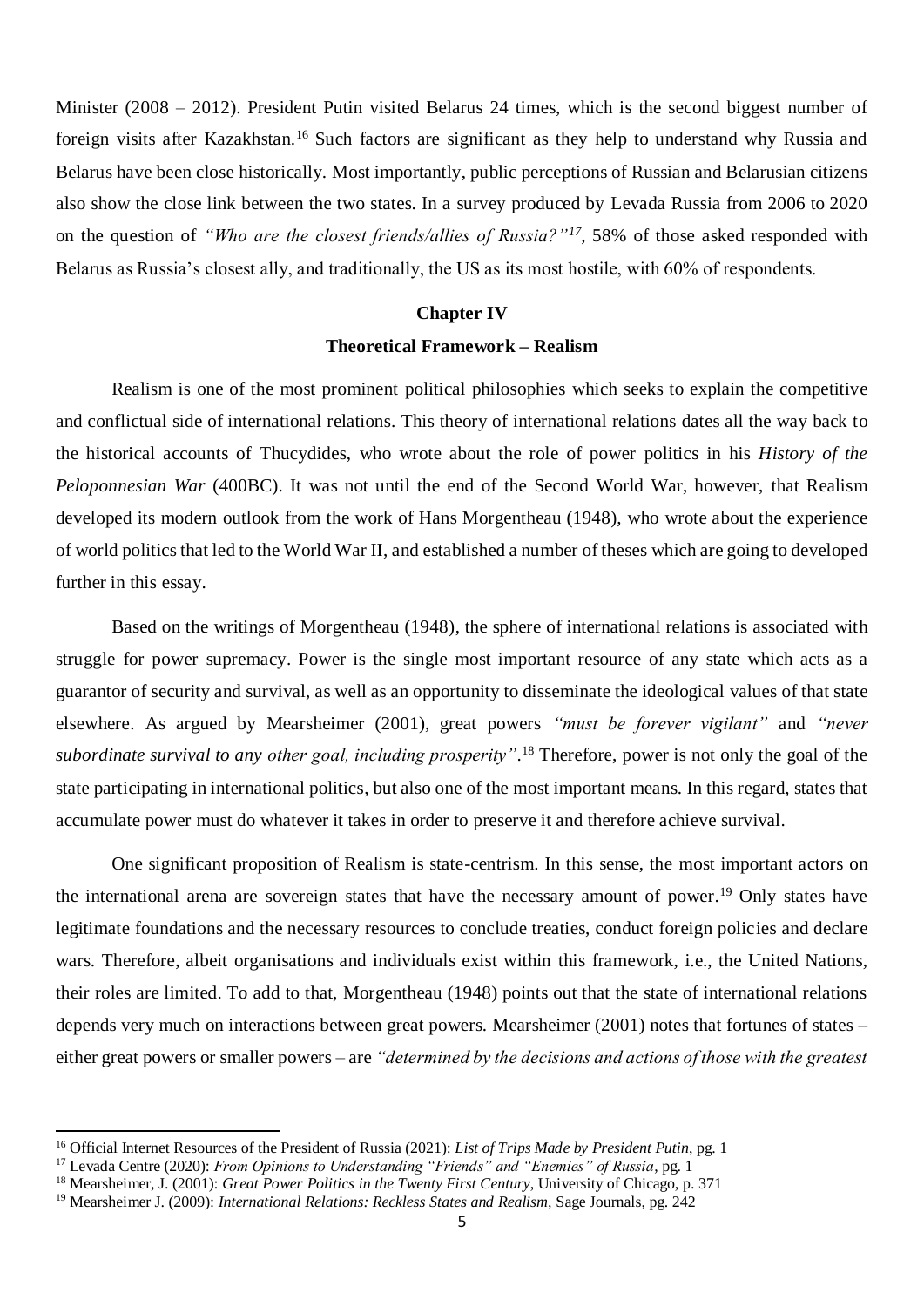*capability".*<sup>20</sup> As history has shown, the course of international relations was often influenced by states with great military and economic capability. For instance, following the end of the Second World War, as argued by Mearsheimer (2001), *"politics in almost every region of the world were deeply influenced by the competition of the USSR and the United States".*<sup>21</sup> To add to that, the majority of conflicts and wars throughout history were often led by great powers, especially Great Britain, France, Germany, the United States and Russia.

Another important principle of Realism is the constant state of anarchy. The term *Anarchy* is used to explain the absence of a higher authority, i.e., a superstate actor, capable of enforcing international law in order to prevent international conflicts.<sup>22</sup> The lack of such institution is the primary determinant of outcomes in international relations. Hobbes (1651), who is considered to be one of forefathers of political realism, argued that the absence of government between individuals would lead to a *state of nature*. This is characterised by constant and violent condition of competition, fear and conflict, or as Hobbes himself put it *"… war of every man against every man"*. <sup>23</sup> Such analysis is very much applicable to the state. The absence of a higher authority to adjudicate conflicts and disputes means that states will take any measures necessary – usually through competition or conflict – to ensure security and survival. In order to achieve the latter, states must attain military and economic power, through which great powers can dominate the positions and interests of smaller states as well as other great powers.

According to Realists, there are ways in which states secure survival. Waltz (1979) and Mearsheimer (2001) distinguish between *Defensive* and *Offensive* Realism as means to attain security and ultimately, survival. While both argue that states are primarily concerned with the maximisation of security, they disagree about the means in which states achieve it. Defensive Realism is best explained by Waltz (1979), who argues that the anarchic structure of the international system encourages states to maintain reserved if not neutral policies in order to achieve security.<sup>24</sup> States must be careful not to seek excessive power because this could trigger a domino effect. What is meant by this is that out of fear and uncertainty, other states will retaliate by building and strengthening their militaries, as well as create opposing alliances. This is known as the *Balance of Power* theory, which seeks to explain the behaviour of states in the anarchic international system. States preserve an equilibrium of power by preventing the domination of other states either by increasing their own power or forming alliances to combine efforts in order to secure survival.<sup>25</sup> A good historical example of formation of alliances is the North Atlantic Treaty Organisation (NATO) between countries of the West and

<sup>20</sup> Mearsheimer, J. (2001): *Great Power Politics in the Twenty First Century*, University of Chicago, p. 361  $21$  Ibid, pg. 3

<sup>22</sup> Mearsheimer, J. (2001): *The Tragedy of Great Power Politics*, University of Chicago, pg. 6

<sup>23</sup> Hobbes, T. (1651): *The Leviathan: Selections on the State of Nature, War and formation of the State*, pg. 2

<sup>24</sup> Waltz, K. (1979): *International Relations Theories: Discipline and Diversity, Structural Realism*, pg. 88

<sup>25</sup> Schweller, R. (2016): *The Balance of Power in World Politics*, Oxford University Press, pp. 2 – 5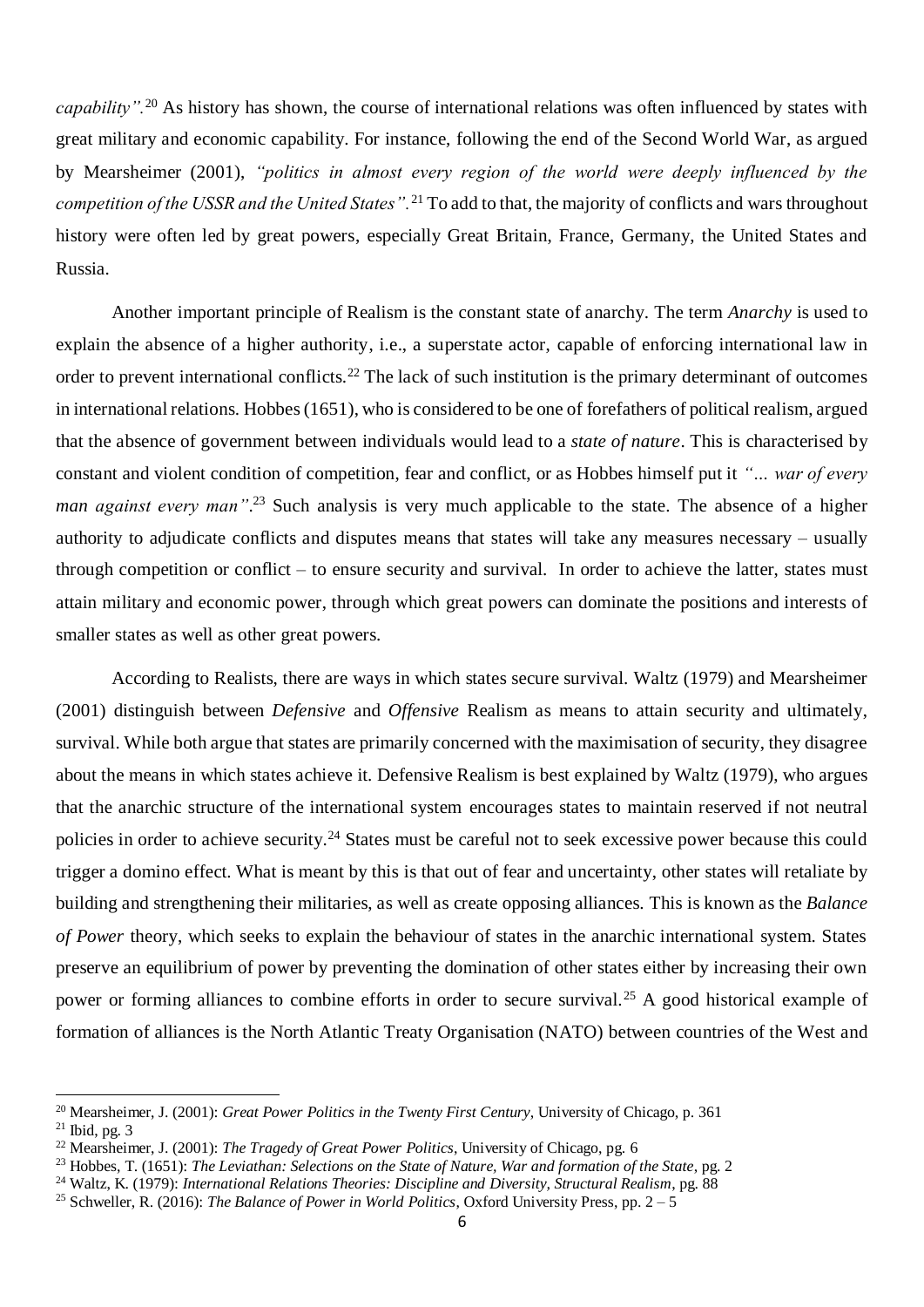the Warsaw Pact of Eastern Bloc socialist republics during the Cold War  $(1947 - 1991)$ .<sup>26</sup> On the other hand, Offensive Realism is a structural theory put forward by Mearsheimer (2001) in response to Defensive Realism. According to this theory, the anarchic nature of the international system pushes states to maximise their power. Mearsheimer pointed out "... *states employ a variety of means – economic, diplomatic and military – to shift the balance of power in their favour, even if doing so makes states suspicious or even hostile"*. <sup>27</sup> States cannot be sure about the intentions of other countries; therefore, they will use their resources to build up their military forces. As a result of this, states will maximise their power and attain security through domination and hegemony by weakening of competitors as much as possible.<sup>28</sup>

A further assumption of Realism is based on self-interest of states. It is important to point out human nature is deeply rooted within this theory of international relations because Realists perceive human beings as inherently egoistic, selfish and self-interested.<sup>29</sup> Moreover, Realism is sceptical about the relevance of morality in international relations, especially because morality and ethics are barriers to dominance, and most importantly, survival. Keohane (1995) argues that states are rational actors who calculate different types of courses of action in order to maximise their expected utility.<sup>30</sup> In other words, by making cost-benefit analysis, states are more likely to attain greater results. It must be noted that a state which acts in an anarchic environment on the basis of its own interests inevitably faces the fact that its interests are in conflict with those of other states. This is because the principal interest and goal of every state is accumulation of power. Waltz (1979), who is a prominent Neorealist agreed on the basic provisions of Realism such as the state of anarchy, the notion of power, rationality and security. However, he established a new theory of Neorealism to challenge and develop the theory of Realism further. Waltz believes that the nature of humans, i.e., selfishness and/or egoism is of reductionist nature and cannot explain the reason behind the behaviour of states. <sup>31</sup> What does explain their behaviour, as argued by Neorealists, is the structure of the global system, and because the structure of IR is based on anarchy and absence of a higher authority, states must act in the self-help manner in order to survive.

The rivalry of the two superpowers – the United States and the Soviet Union – in the era of bipolarity cast doubt on a number of provisions of the Liberalist paradigm. However, it is evident that Realism possesses several limitations which must be highlighted. First and foremost, Realism does not take into account domestic factors which influence the behaviour of states. Second, following the collapse of communism in Eastern Europe, Realism began to lose significance due to its lack of predictability. For example, the end of the Cold

<sup>26</sup> NATO (1982): *NATO and the Warsaw Pact Force Comparisons*, NATO Archives Online, pp. 6 – 12

<sup>27</sup> Mearsheimer, J. (2001): *The Tragedy of Great Power Politics,* University of Chicago, pg. 34

<sup>28</sup> Ibid, pg. 3

<sup>29</sup> McGinley S, Walters, R, Scheinpflug C. (2017): *International Relations Theory,* pg. 16

<sup>30</sup> Keohane, R. and Martin, L. (1995): *The Promise of Institutionalist Theory*, *International Security* pp. 39 – 51

<sup>31</sup> McGinley S, Walters, R, Scheinpflug C. (2017): *International Relations Theory,* E-International Relations Publishing, pg. 17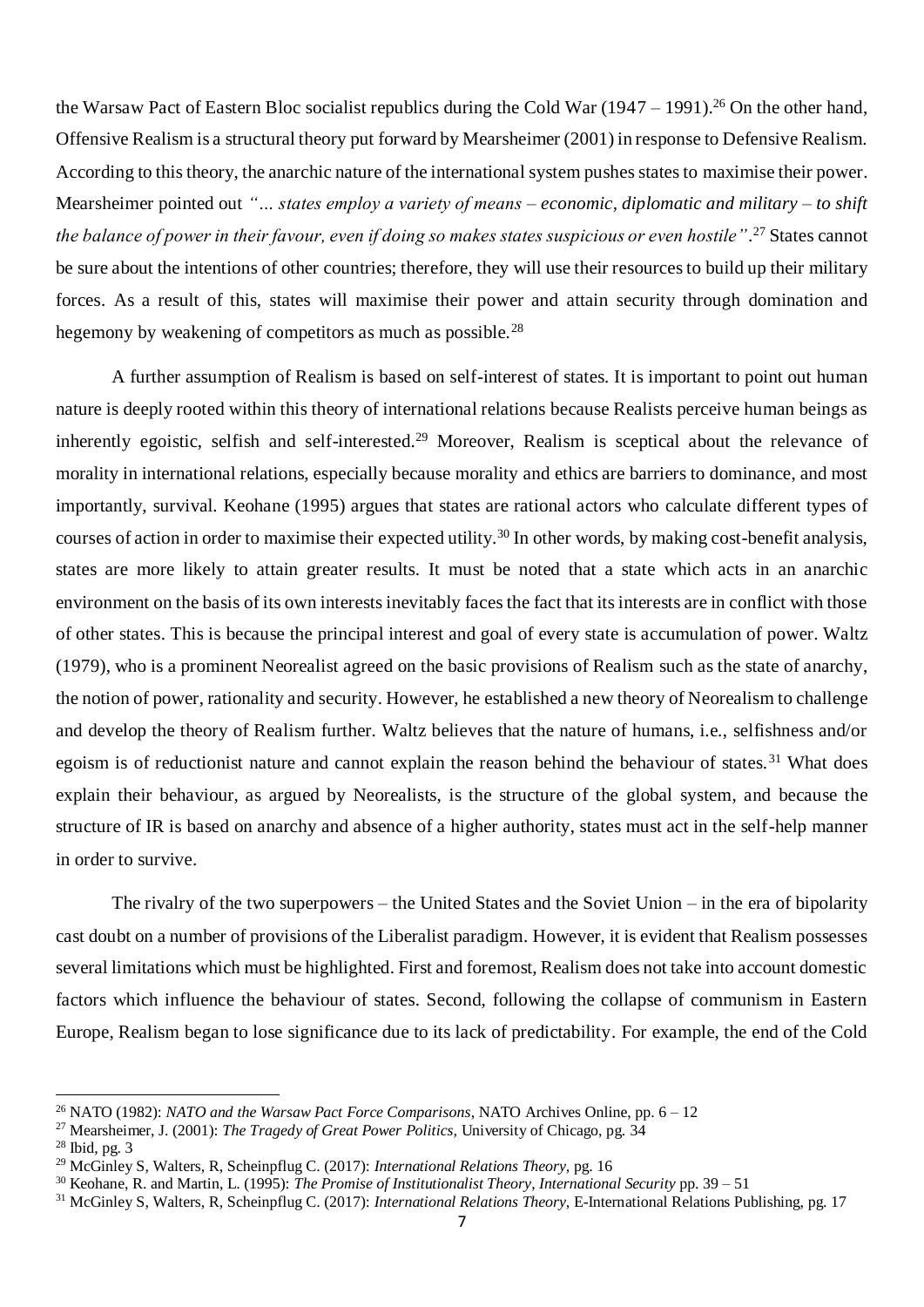War did not result in a return of power politics, nor did it lead to a physical war between the great powers of that time. Third of all, Realism did not offer an explanation for the establishment and purpose of international institutions – such as the  $EU$  – under which states cooperate together peacefully.<sup>32</sup> Thus, the end of the Cold War paved way to the revival of a theory of international relations known as *Liberalism*.

## **Theoretical Framework – Liberalism**

Political idealism, which is better known as Liberalism, is one of the oldest and most known theories of international relations. The origins of the Liberalist paradigm can be traced back to the works of key liberalist philosophers such as John Locke (1690) and Immanuel Kant (1795). This particular paradigm is based on the idea of universal values and ideals, as well asthe idea of the possibility and necessity of changing the nature of international relations in the spirit of freedom, human rights and democracy. In political practice, Liberalism manifested itself in a well-known thesis developed by US President Woodrow Wilson to promote peace in Europe after the First World War. This was done through the introduction of the *Fourteen Points*, which was heavily influenced by Kant's theory of international relations, as well as the creation of international organisations such as the League of Nations (1918) in order to preserve peace among the international community. Such principles are the foundations of today's liberal world order.<sup>33</sup>

Liberalists do not deny that international relations are inherently anarchic.<sup>34</sup> However, as opposed to Realism, the absence of a supreme authority to enforce international law and adjudicate conflicts between states does not necessarily mean that states are going to equip themselves with arms and maximise their security. Liberalists argue that the creation and expansion of powers of international organisations, the democratisation of international relations and improvement of international law will lead to equal participation in international politics not only of great powers, but also of other states and non-state actors. Additionally, the world community of democratic states with the support and pressure of public opinion is capable of settling disputes between its members peacefully by increasing the number and role of international organisations that promote mutually beneficial cooperation. The creation of collective security systems based on voluntary disarmament and mutual renunciation of war is a priority that makes it possible to end armed conflicts between states also.

In contrast from their ideological predecessors, Liberalists argue that the state is not the only and at times not the main actor in world politics. Participants in international relations represent a wide range of different actors, including governmental and non-governmental organisations (NGOs), public associations and groups, transnational corporations and even individuals.<sup>35</sup> Such actors can influence the positions of states,

<sup>32</sup> Schouenborg, L. (2010): *Why War Has Become Obsolete in Europe*, Freeman Spogli Institute for International Relations, pg. 1

<sup>33</sup> Kortunov, A. et al. (2018): *Woodrow Wilson's Fourteen Points 100 Years On*, Center for Strategic Research, pp. 4 – 7

<sup>34</sup> Buchan, B. (2018): Brills Companion to Anarchism and Philosophy - *Anarchism and Liberalism,* pp. 51 – 52

<sup>35</sup> McGinley S, Walters, R, Scheinpflug C. (2017): *International Relations Theory,* E-International Relations Publishing, pg. 25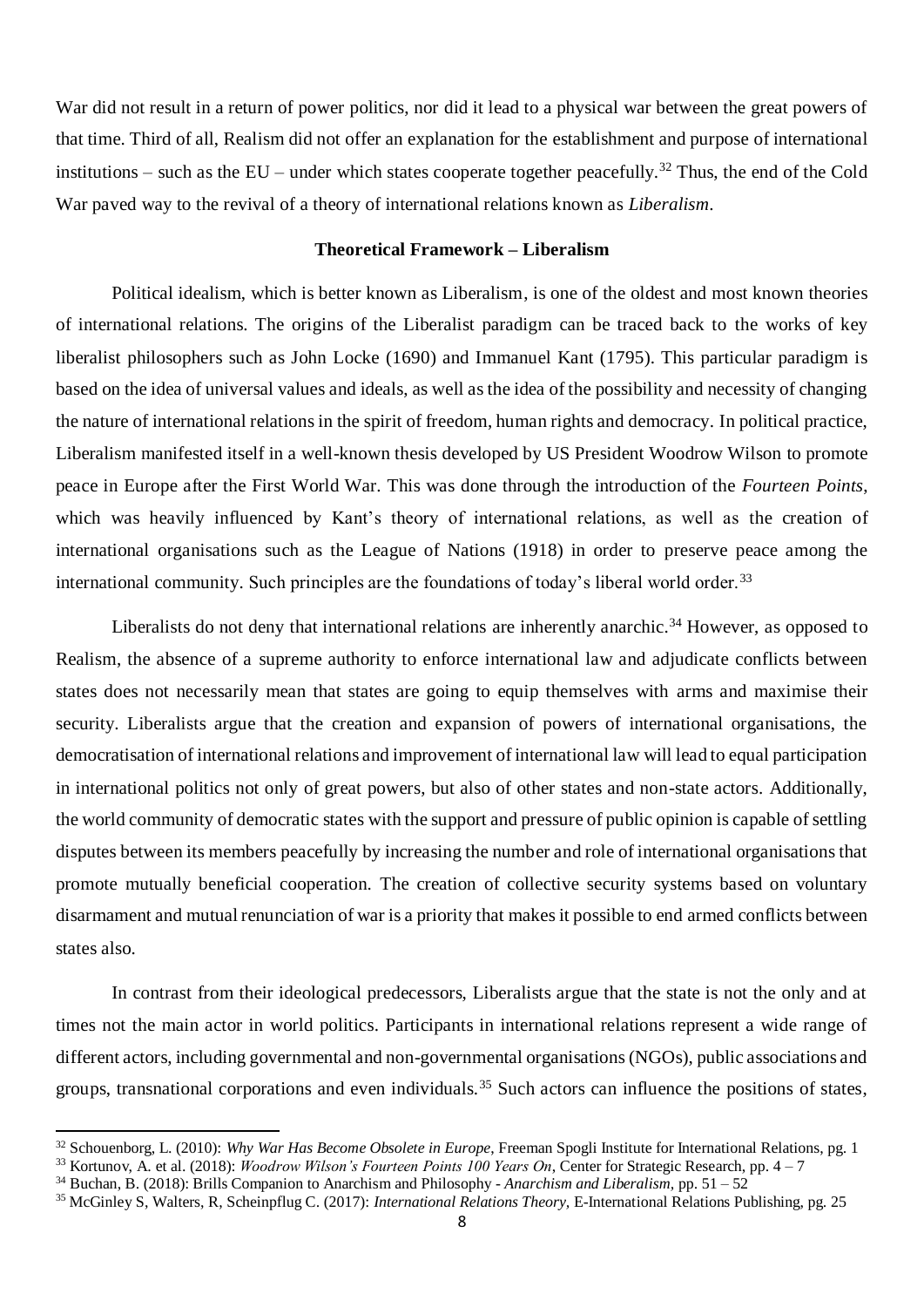provoke their respective governments and encourage political change. This is important because unlike Realism, Liberalism emphasises internal dynamics of states. Raymond Aron, a prominent Liberal philosopher, distinguished between *homogeneous* and *heterogeneous* systems in international relations.<sup>36</sup> A homogenous system, as argued by Aron (2009) is one in which states *"belong to the same type and obey the same conception of politics"*. <sup>37</sup> The principal states that fall under this category belong to the Western liberal world order, in-particular the Euro-Atlantic alliance consisting of the United States and the European Union. These states represent almost identical ideologies, governments and most importantly, shared values. Aron (2009) argued that homogeneous societies are part of *transnational* systems, which are a collection of societies that share values related to freedom, democracy, the rule of law and fundamental religious beliefs.<sup>38</sup> A heterogeneous system, on the other hand, is composed of states *"that differ significantly in type and adhere to different conceptions of policy"*. <sup>39</sup> Such countries represent opposing ideologies to those of the West, in particular states such as Russia and Belarus, as well as most countries in Asia, the Middle East and Africa. Aron (2009) further claims that the first type of system tends to be is more stable and permanent because it is *"foreseeable and frowns upon violence"*. <sup>40</sup> The other type of system is unstable because of *"inherent contradictions in the nature of [those] states"* which lead to violence and conflict. Russia, which has attained superiority through domination of other states throughout history, is a good example of such a system.

One of the greatest limitations of Liberalism is that the widespread dissemination of ideas of human rights and the practice of international (humanitarian) intervention in the affairs of nominally sovereign states has not necessarily transformed them into full, freedom-supporting and democracy-loving countries. For example, in places such as Afghanistan, Iraq and Libya today, the Western model of 'democracy' has created more chaos rather than promoted prosperity. According to Amnesty International (2021), the three countries mentioned above share the same fate. In Iraq, for example, *"dissent is repressed through excessive force against protesters, unlawful killings and enforced disappearances"*. <sup>41</sup> In Libya, *"armed groups commit violations of international humanitarian law, including possible war crimes"*. <sup>42</sup> In Afghanistan, *"the current conflict entered its twentieth year and continued to claim largest civilian casualties"*. <sup>43</sup> In all of these countries, the US-led liberal world order promised a prosperous future for the citizens of these countries. Yet, the Euro-Atlantic alliance used shared liberal values as a justification to completely destroy the internal

<sup>36</sup> Adair-Toteff, C. (2019): *Raymond Aron's Philosophy of Political Responsibility: Freedom, Democracy and National Identity*, Edinburgh University Press, pp. 106 - 108

<sup>37</sup> Schmitt, O. (2018): *Raymond Aron and International Relations*, Chapter VIII, Routledge, pp. 140 – 145

<sup>38</sup> Adair-Toteff, C. (2019): *Raymond Aron's Philosophy of Political Responsibility: Freedom, Democracy and National Identity*, Edinburgh University Press, pp. 106

<sup>39</sup> Ibid, pg. 106

<sup>40</sup> Ibid, pg. 106

<sup>41</sup> Amnesty International (2021): *Middle East and North Africa – Overview of Iraq*, pg. 1

<sup>42</sup> Amnesty International (2021): *Middle East and North Africa – Overview of Libya,* pg. 1

<sup>43</sup> Amnesty International (2021): *Asia and the Pacific – Overview of Afghanistan*, pg. 1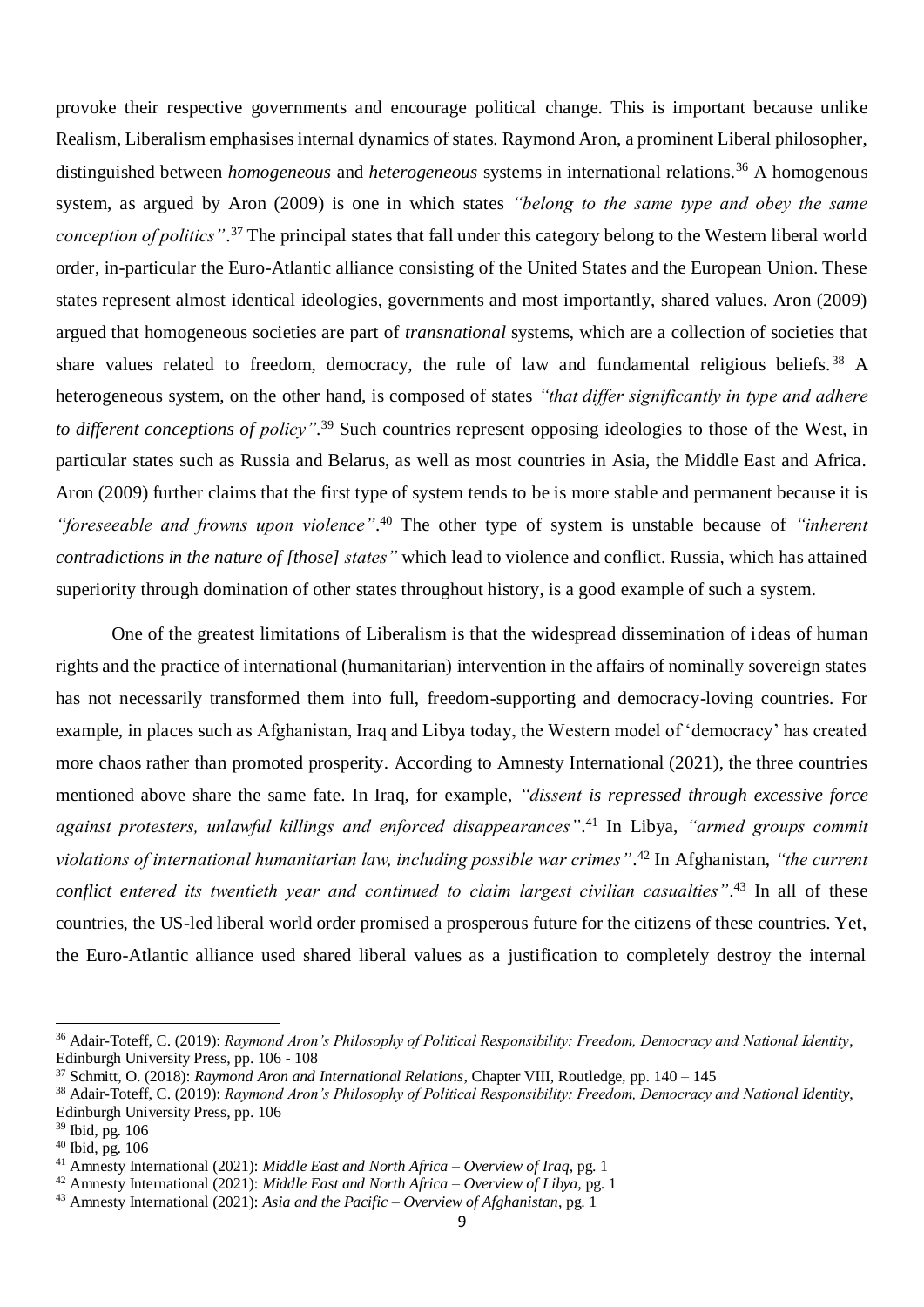dynamics of these states, which today are in a worse position than they were under individuals such as Muammar al-Gaddafi or Saddam Hussein.

# **Chapter V**

## **Analysis – Realism**

The purpose of this section is to analyse the closeness of the Russo-Belarusian relations through the Realist paradigm. In particular, the following paragraphs are going to investigate Russia's vulnerability in the unipolar world order established after the end of the Cold War, the expansion of the Euro-Atlantic organisations on Russia's traditional spheres of influence and Russia's balancing behaviour since the invasion of Georgia in 2008 and Ukraine in 2014 in order to preserve its status as a great power. As mentioned in the theoretical framework section, power supremacy is the goal of every great power in the anarchic global system. For Kremlin, power supremacy and hegemony must be achieved in Russia's traditional sphere of influence in order to ensure the preservation of equilibrium of power and ultimately survival of the Russian government. Historically, Russia's neighbours have played a significant role in the survival of the Russian regime, either in the imperial or the communist years. Mearsheimer (2014), argued that a huge expanse of flat land that Napoleonic France, imperial Germany and Nazi Germany *"all crossed to strike at Russia"* is situated Ukraine, which was also historically part of modern-day Belarus.<sup>44</sup>

When asked about his greatest regret, Vladimir Putin described the fall of the Soviet Union as the *"greatest geopolitical disaster of the 20th century".<sup>45</sup>* A Levada Center (2019) poll showed that 66% of Russians also *"regretted"* the fall of the USSR also. <sup>46</sup> This was because Russia was in the highest ranks as the world's second super power, which extended its influence over eastern Europe, East Asia, the Caribbean and the Middle East. Following the collapse of the Soviet state in 1991, the United States came out victorious and not only did it retain its position over Europe, it also expanded its influence in the post-Soviet sphere, which in-turn diminished Russia's influence over its *"near abroad"<sup>47</sup>* . The establishment of a unipolar world order led by the United States allowed it to exercise its power over any territory in the world without the intervention of any opposing state, while the newly establish Russian Federation provided hope that it would become part of the Western democratic world. However, within a few years of its existence, the newly established state was on the verge of collapse, primarily because of its frail leadership. President Boris Yeltsin, who was considered to be the leading supporter of democratic liberal values at that time, privatised the entirety of Russia's state-owned assets, including energy, natural gas, oil and industrial sectors. As a result of this, the

<sup>44</sup> Mearsheimer, J. (2014): *Why the Ukraine Crisis Is the West's Fault*: *The Liberal Delusions that Provoked Putin*, Council on Foreign Relations, pg. 82

<sup>45</sup> Putin V. (2018): *Press Conference of the President of the Russian Federation on 2nd of March 2018*

<sup>46</sup> Levada Center (2019): *The Collapse of the USSR,* Yuri Levada Analytical Centre's Polling, pg. 1

<sup>47</sup> In the political language of Russia, *near abroad* refers to the independent republics which emerged after the dissolution of the Soviet Union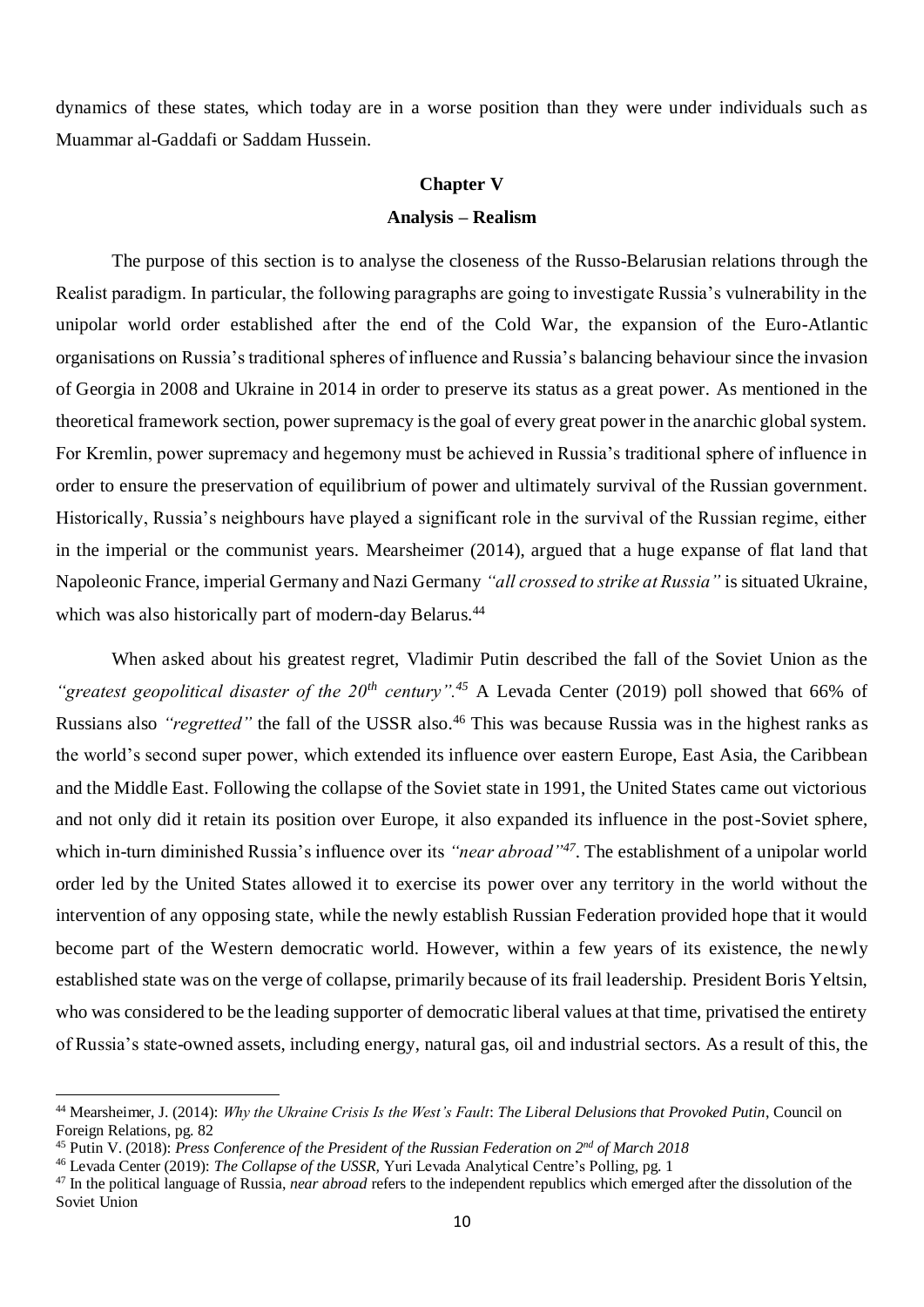majority of such sectors fell into the hands of a small group of *oligarchs<sup>48</sup>* who, after the rapid accumulation of Russian capital, were able to directly influence the Russian government. <sup>49</sup> Furthermore, the Russian Armed Forces sustained embarrassing losses during the devastating war in Chechnya (1994 – 1996) which led to the withdrawal of Russia's troops from a country that is smaller than Israel.<sup>50</sup> The cost of the war took a significant toll on the Russian economy, which gradually led to the Economic Crisis of 1998, resulting in devaluation of the Ruble and an inflation of  $84\%$ .<sup>51</sup>

By the time Vladimir Putin became Prime Minister and later acting President of Russia in 1999, Russia was practically *"on its knees"*. <sup>52</sup> In order to re-establish itself as a great power again, one of the first things Russia did was to sign the *Treaty on the Creation of the Union State* with the Republic of Belarus and establish the Union State of Russia and Belarus in 1999. The Union State is a supranational entity of the two countries with a unified political, military, economic and legal space that is gradually integrated. Not even a year ago, however, further integration between the Russian Federation and the Republic of Belarus appeared to be an unlikely prospect, primarily because Lukashenko looked towards expanding relations with the West. On numerous occasions, Lukashenko even stated that in-case Russia would try to incorporate Belarus into its sphere, Lukashenko would defend *"every inch of Belarus"*<sup>53</sup> . However, the fraudulent presidential elections in August 2020 – in which Lukashenko supposedly won the election with 80% of the popular vote<sup>54</sup> – and their aftermath have been a critical turning point in the relations between Belarus, Russia and the European Union. Today, Lukashenko is isolated, meaning that the support of his eastern ally is of utmost importance. In recent months, President Lukashenko stated that *"the two of us [Russia and Belarus] could unite tomorrow, no problem"*. <sup>55</sup> Russia's support during the acute phase of the political crisis in Belarus has become a key factor in the retention of power of Lukashenko.

The creation of the Union State of Russia and Belarus caused many analysts, as argued by Janeliunas (2007), to consider Belarus a *'vassal state'* of Russia.<sup>56</sup> This is because Belarus joined the Union to fulfil its economic needs and to receive Russian subsidies of cheap oil and gas in exchange of political support. In a recent press conference of the Belarusian and Russian leaders, Vladimir Putin even stated that *"The cost of gas for Belarus will remain at \$130 per 1000 cubic metres. The fixed price on the European market is \$650* 

<sup>&</sup>lt;sup>48</sup> An *oligarch* is a business magnate of the former Soviet republics who rapidly accumulated wealth during the era of privatisation <sup>49</sup> Stratfor Global Intelligence (2009): *The Rise and Fall of the Russian Oligarchs*, pp. 3 – 8

<sup>50</sup> Calzini, P. (2005): *Vladimir Putin and the Chechen War*, The International Spectator, pp. 2 – 5

<sup>51</sup> Congressional Research Service (1999): *The Russian Financial Crisis of 1998:* Analysis of Trends, Causes and Implications, Library of Congress pg. 2

<sup>52</sup> Putin, V. (1999): *Putin's Address at the Meeting of the Government of Russia Dedicated to Counter-Terrorist Operations in North Caucasus* 

<sup>53</sup> Lukashenko, A. (2020): *Interview of President Lukashenko with Ukrainian journalist Dmytro Gordon on 6th of August 2020* <sup>54</sup> Walker, N. & Robinson, T. (2020): *Belarus: 2020 Presidential Election*, House of Commons Library, pg. 10

<sup>55</sup> Shraibman, A. (2019): *Belarus Ready to 'Unite' With Russia, Lukashenko Says,* The Moscow Times, pg. 1

<sup>56</sup> Janeliunas, T. (2007): *Between Russia and the EU: Transformational Opportunities for Belarus*, Vilnius University, pg. 144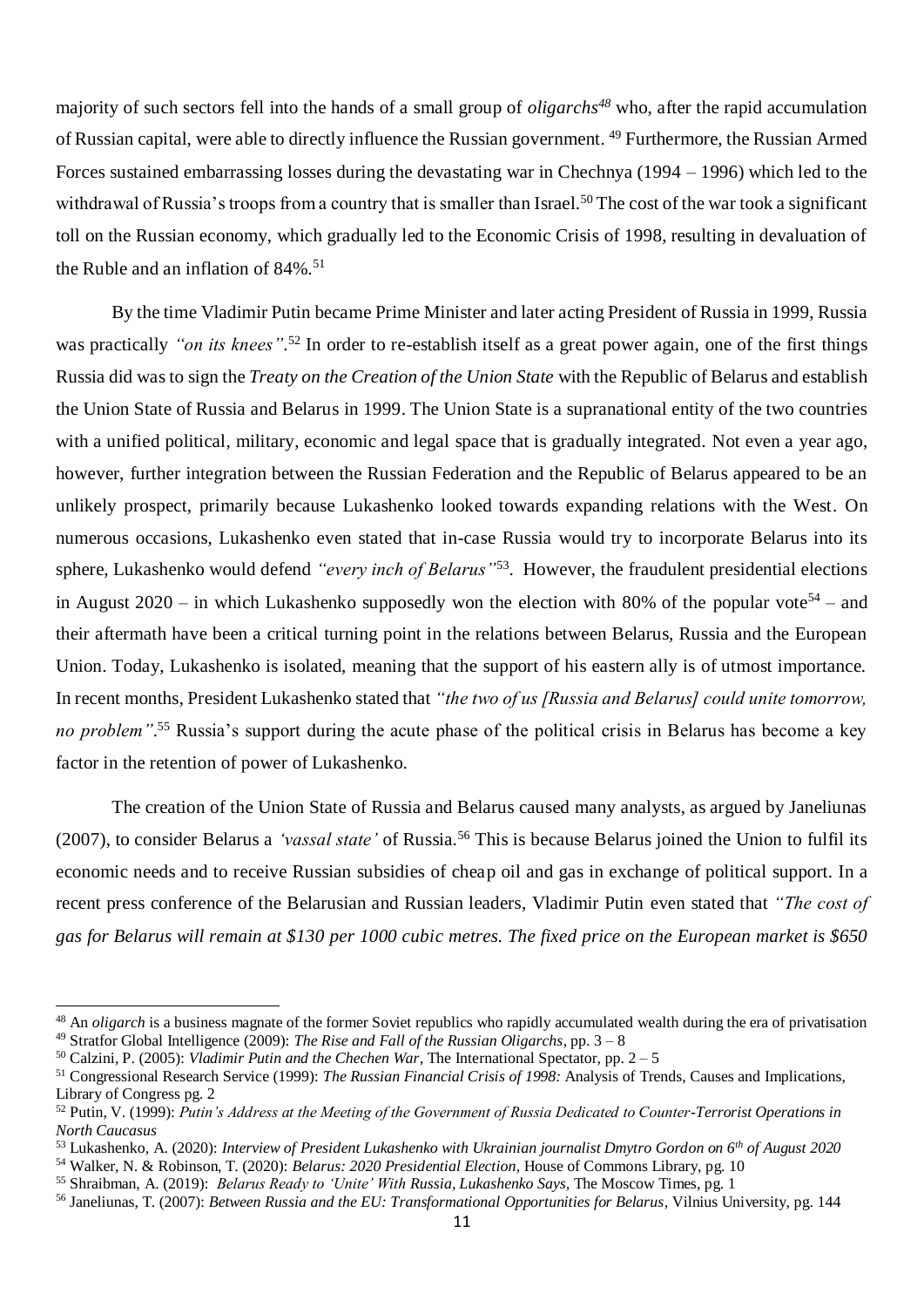*per 1000 cubic metres"*. <sup>57</sup> It must be noted, that Belarus is heavily dependent on Russia's resources in order to ensure its economy functions well. From the perspective of the Russian government, on the other hand, the desire for further integration through the Union State was and is primarily driven by political and military interests, and for as long as the two countries continue integrating, NATO's desires to expand further eastward are going to be diminished. Therefore, the relationship between Russia and Belarus is particularly close primarily because the interests of the two states are fulfilled. On one hand, by funding the Lukashenko regime, Kremlin secures loyalty and security on its eastern frontier, and on the other hand, by providing loyalty to Putin, Lukashenko receives generous subsidies of natural resources with which he can build up strong repressive and ideological state apparatuses – which are going to be explained further in the project.

For Kremlin, Belarus occupies a very critical geographical position alongside the Suwalki Gap. The gap is the narrow strip which forms the Lithuania-Poland border providing the only corridor connecting Lithuania, Latvia and Estonia with Poland and other NATO allies, as well as linking the Russian exclave of Kaliningrad to Belarus.<sup>58</sup> This would be the most likely area for conflict between Russia and the West. Hence, this is the reason why the joint strategic military exercises of the armed forces of Russia and Belarus are held in Kaliningrad Oblast. The two countries have intensified their military activities near the borders of Lithuania and Poland, in-particular through the Zapad<sup>59</sup> activities. The Zapad military activities have taken place since 1981 every four years, cantered on what the Russian General Staff terms *"the Western strategic direction"*. The main purpose of such activities is to imitate military training for regional or large-scale war against NATO, primarily because there is not larger existential threat to Russia than the Euro-Atlantic alliance. In the most recent talk of the Russian President at the Valdai Discussion Club 2021, Vladimir Putin noted that *"It is not us [Russia] who are placing rockets everywhere. It is they [NATO] who are placing missiles under our noses [Romania and Poland], and this is a severe threat to us."*<sup>60</sup> Therefore, following NATO expansion to Russia's eastern frontier, Russia has no choice but to carry out offensive military Zapad activities in order to present itself as a country which will not tolerate expansion on its traditional sphere of influence and will attempt to become a regional hegemon on its border with the European Union.

One of the principal reasons behind Russia's maintenance of good relations with Belarus is the guarantee of non-deployment of enemy missile weapons on the territory of Belarus, which enhances the security of Russia. This is very important because the scenario is not the same in Georgia and Ukraine. When Russia supported and funded separatist movements in Georgia, i.e., Abkhazia and South Ossetia, Kremlin lost one of its historical partners, and since the invasion of Georgia in 2008, Russia and Georgia have had no

<sup>57</sup> Putin, V. (2021): *Press Conference of the President of the Russian Federation and the President of the Republic of Belarus on 9 September 2021.*

<sup>58</sup> Challis, B. (2020): *Belarus beyond 2020: Implications for Russia and the West*, Euro-Atlantic Security Policy Brief, pg. 2 <sup>59</sup> The term *Zapad* (*Запад*) in Russian means the *West*.

<sup>60</sup> Putin, V. (2021): *President Putin's Speech at Valdai Discussion Club on 21st of October 2021*, Russia 24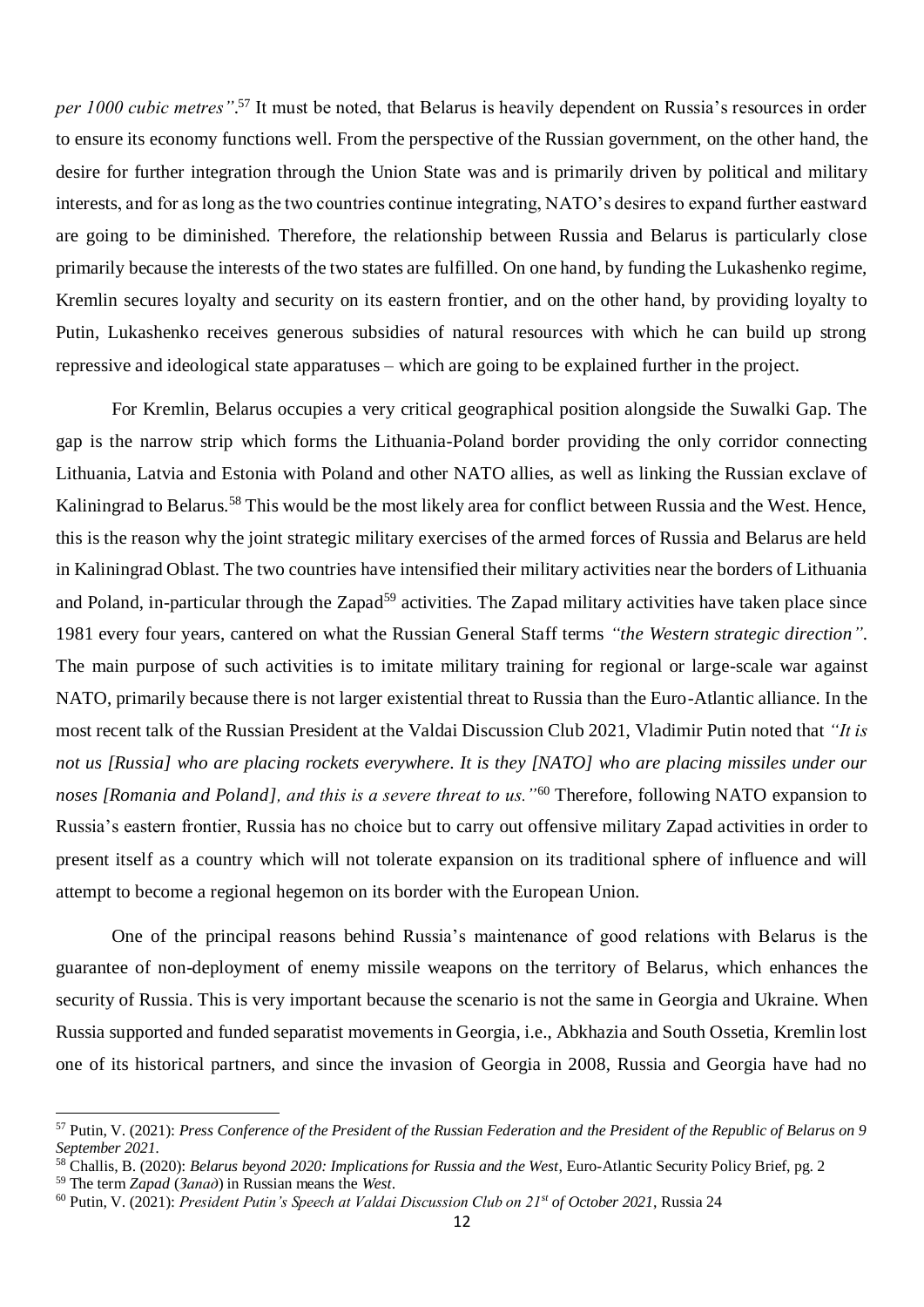formal diplomatic relations. Furthermore, although Russia gained direct influence over the affairs of Crimea and Donbass (Luhansk and Donetsk regions), its influence over Ukraine, which it held since its independence years, has diminished greatly.<sup>61</sup> Hence, Lukashenko argued that *"… [I], together with Putin, gifted Ukraine to the West, and the West should be thankful for that."<sup>62</sup>* In other words, the West is able to place its military assets on Ukrainian territory without Russia's approval. As a result of this, Belarus is of upmost security to the Kremlin, and it is evident that Russia will do anything in its power to preserve the status quo, because otherwise, without a buffer zone to its eastern border, Russia's borders will be left vulnerable for NATO encroachment. According to prominent Russian political scientist Melyantsov (2021)<sup>63</sup>, the reason behind why it is unprofitable to destabilise Belarus for Russia is because Belarus acts as a *"balcony hanging over the NATO countries and their allies"* which determines the strategic importance of the Belarusian territory. In an event of military conflict between Russia and the Euro-Atlantic alliance, the territory of Belarus is of key importance for the unblocking of Kaliningrad exclave and the encirclement of the Baltic states, using the Suwalki corridor. It must be noted that two important Russian military installations, including a nuclear reactor are situated on Belarusian territory. The largest bilateral investment between the two states was the construction of the Astravets Nuclear Power Plant in 2021, which is on the outskirts of the border between Belarus and the European Union. This was completely funded by the Russian Federation at a cost of around \$10 billion.<sup>64</sup> Furthermore, the Hantsavichy Radar Station (70M6 Volga), situated in southern Belarus is a station used by the Russian Space Forces for detection of ballistic missile launches from Europe. Such military installations are very important, primarily because they act as sources of information and security against NATO threat.<sup>65</sup>

One of Russia's main existential threats has been Belarus' interestedness to re-open dialogue with the European Union and the United States. In-particular, Belarus has shown willingness to join the organisation since the late 1990s. For example, in 2006, Belarus and NATO approved the first package of 21 partnership documents. By 2014, 16 additional partnership documents were approved.<sup>66</sup> Ever since 1991, NATO continued to expand greatly, first through the Visegrad Group (Poland, Hungary and the Czech Republic) in 1999, the Vilnius Group (Lithuania, Latvia, Estonia, Slovakia, Romania, Bulgaria and Slovenia) in 2004, Albania and Croatia in 2009, Montenegro in 2017 and North Macedonia in 2020.<sup>67</sup> It is therefore evident that Russia cannot guarantee that such enlargement of a military alliance would not be used against it, particularly because the purpose of NATO was largely to contain the spread of communism during the Cold War. It must

<sup>61</sup> Mankoff, J. (2014): *"Russia's Latest Land Grab: How Putin Won Crimea and Lost Ukraine,* Foreign Affairs 93, pp. 60 – 68.

<sup>62</sup> Lukashenko, A. (2020): *Interview of President Lukashenko with Ukrainian journalist Dmytro Gordon on 6th of August 2020* <sup>63</sup> Melyantsov, D. (2021): *Why Does Russia Support Lukashenko?* Deutsche Welle, pg. 1

<sup>64</sup> Janeliunas, T. (2021): *The Long Shadow of a Nuclear Monster*, International Centre for Defence and Security, pp. 22 – 23 <sup>65</sup> Alesin, A. (2020): *Missile Attack Warning System "Volga" Turned Out TO be More Important Than "Dnepr" and "Daryal"*,

Belrynok News Agency, pg. 1

<sup>66</sup> Ministry of Defence of Belarus (2021): *Belarus and NATO*, pg. 1 (translated)

<sup>67</sup> Faris, D. (2021): *The Madness of Expanding NATO*, The Week Magazine, pg. 1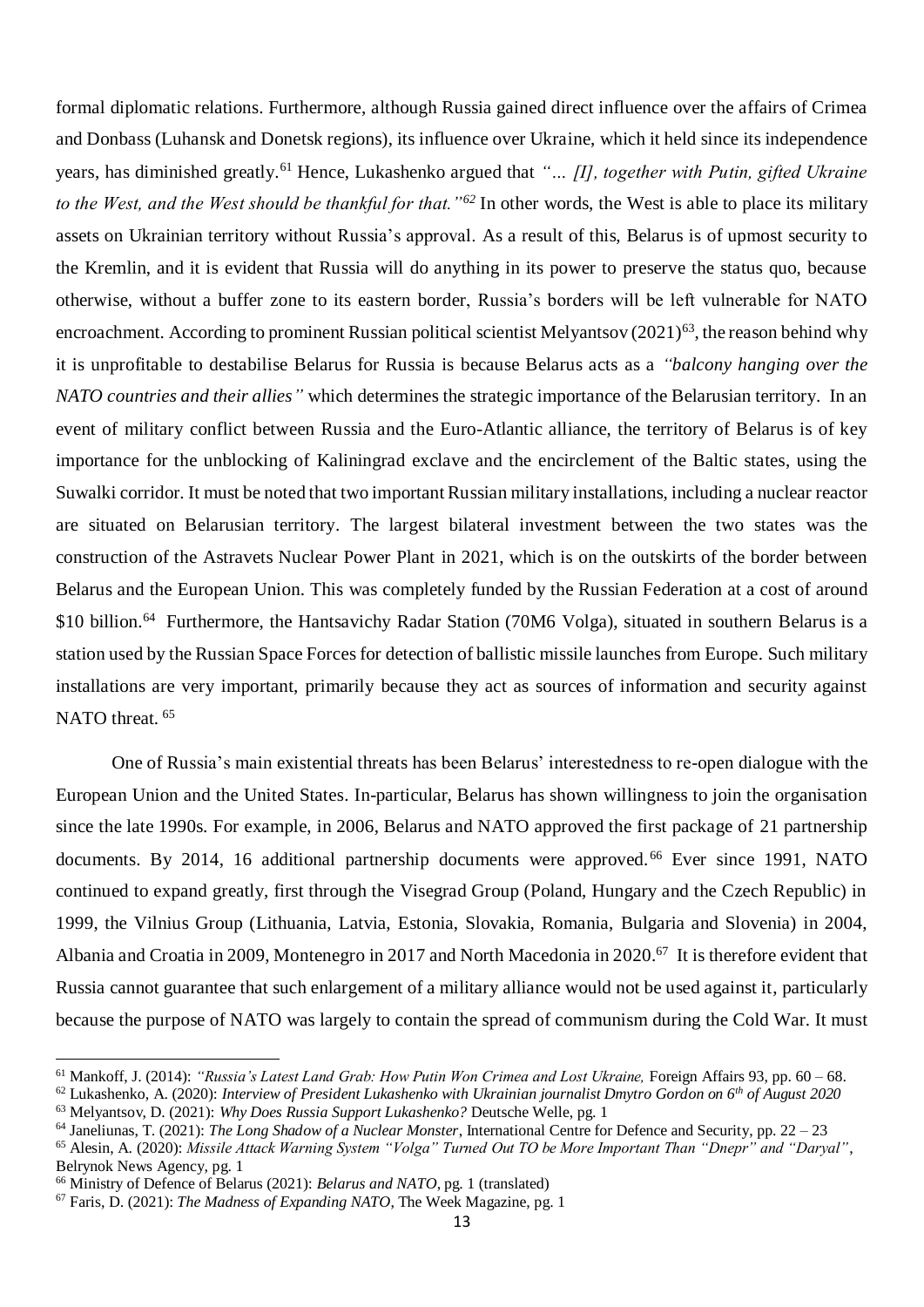be pointed out that the Soviet Union has not existed for over 30 years, therefore there cannot be any other threat to NATO but Russia. Mearsheimer (2014) argues that Washington would not tolerate Russia's military deployment *"anywhere in the Western Hemisphere, much less on its borders"*, <sup>68</sup> which demonstrates that Russia will not allow the deployment of the Euro-Atlantic militaries near its spheres of influence as it will pose a great security threat to its state apparatus. Following the Euro-Atlantic eastward expansion, inparticular the expansion of the European Union and NATO in Russia's near abroad, Russia turned to serious measures in order to balance the power. This was seen through its action in Georgia in 2008 and Ukraine in 2014.

## **Analysis – Liberalism**

The purpose of this section is to analyse the close diplomatic relations between Belarus and the Russian Federation through the Liberalist paradigm. In-particular, it is important to examine the internal dynamics of both Russian and Belarusian regimes in order to establish reasons why the two countries share a very close diplomatic relationship.

One of the principal reasons behind the closeness of the two states is the fact that in the early 1990s, both Russia under the leadership of Boris Yeltsin (1991 – 1999) and Belarus under Stanislav Shushkevich (1991 – 1994), initiated various democratic reforms, and at the same time, reversed their policies immediately. For example, with the election of Alexander Lukashenko as President of Belarus in 1994, as well as the nomination of Vladimir Putin as acting President in 1999, the leaders diverged from the democratic path of the two states to a centralised and more oppressive political systems. According to Democracy Index (2020), Russia and Belarus both share an allergy for democratic processes and reforms primarily because they are both considered to be *Authoritarian* and *Moderate Autocracies* with a total score of 3 out of 10.<sup>69</sup> In addition, according to the most recent data provided by Freedom House (2021), Russia represents an autocratic political system with *"loyalist security forces"*, *"subservient judiciary"* and *"controlled media environment"* with which the Kremlin is able to manipulate elections and suppress dissent.<sup>70</sup> On the other hand, Belarus is an authoritarian state in which elections are *"openly rigged"* and civil liberties are *"severely restricted"*. <sup>71</sup> To add to that, the two countries share a very similar trait when it comes to change in government. Since 1999, the Russian Federation showed very little progress in change of government. Although Putin was succeeded by Dmitry Medvedev in 2008, Putin held the post of Prime Minister, which at that time, was very powerful. Lukashenko became president in 1994, which makes him the longest-serving head of state in Europe. Both

<sup>68</sup> Mearsheimer, J. (2014): *Why the Ukraine Crisis Is the West's Fault*, *The Liberal Delusions That Provoked Putin*, Council on Foreign Relations, pg. 82

<sup>69</sup> The Economist Intelligence Unit (2020): *Democracy Index 2020: In Sickness and in Health?* The Economist, pg. 1

<sup>70</sup> Freedom House (2021): *Countries and Territories: The Russian Federation*, Freedom House Index, pg. 1

<sup>71</sup> Freedom House (2021): *Countries and Territories: Republic of Belarus*, Freedom House Index, pg. 1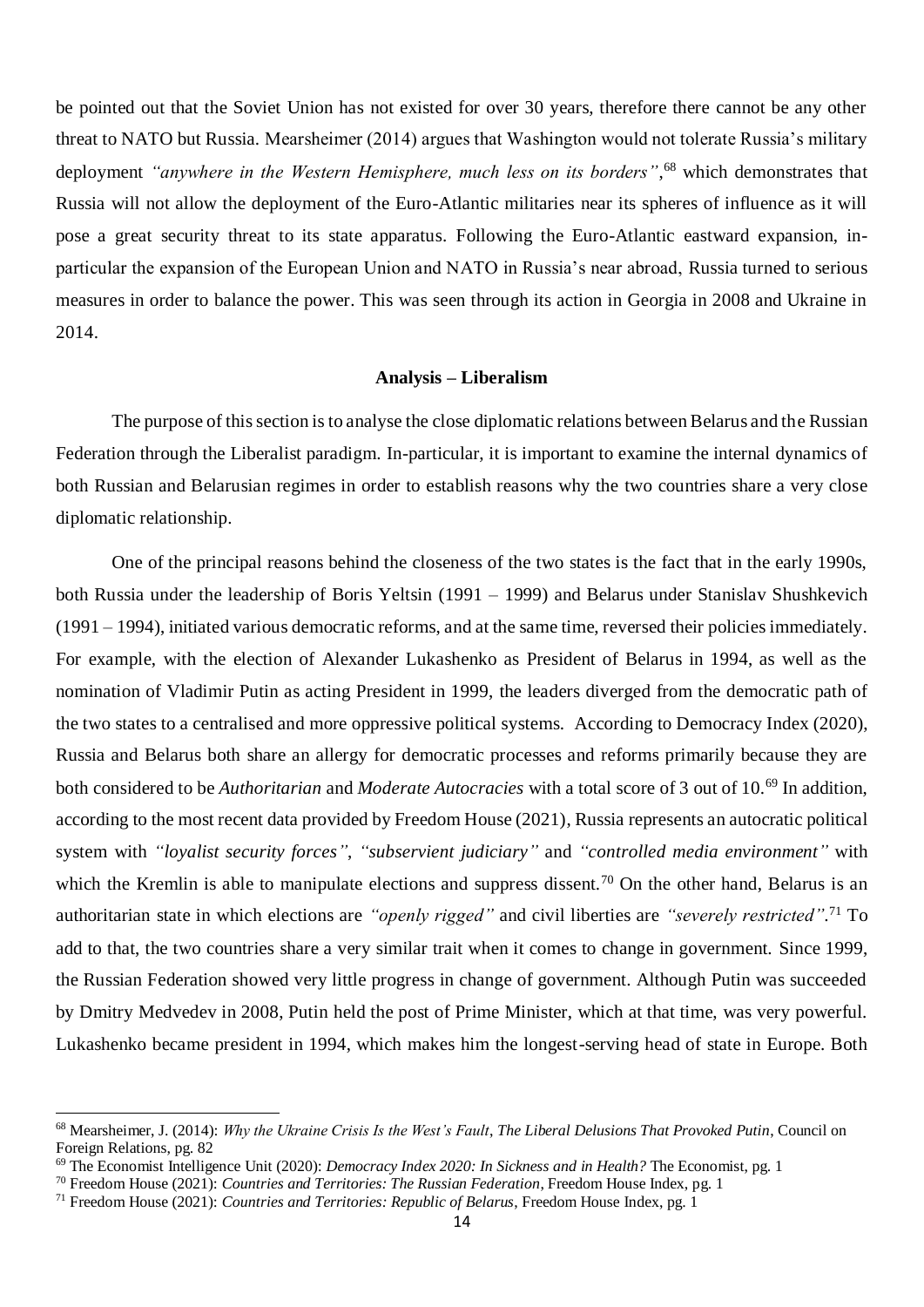leaders went to great lengths to stay in power, in-particular, through the use of fraudulent elections, corruption, murder of the opposition and the use of force against their own citizens.

As mentioned previously, Liberalism advocates for the creation and expansion of powers of international organisations, the democratisation of international relations and improvement of international law. Ikenberry (1999) adds that Liberal international order is based on international norms. <sup>72</sup> Especially international laws such as respect for human rights, the rule of law, democracy and freedom. Unfortunately, Russia is a prime example of a country which does not support liberal ideas. This is because in the entire history Russia, there has not been a single period of time which could have been classified as democratic, either under the imperial rule of the tsars, the communists or the presidencies of both Yeltsin and Putin in modern Russia.<sup>73</sup> According to research conducted by both Russian and Western researchers, a fascinating fact was found with regard to Russia's position on democracy. According to research by Friedrich-Nauman Foundation (2018), the majority of the Russian population are not keen on democracy, it is not something as desired as it would be in the West.<sup>74</sup> Terms such as *democracy* and *liberty* are not valued by many, because the survey shows that the majority of Russians (57% that is) state that they want to live in a state while supporting government actions that *"undermine any chance of Russia becoming a liberal democracy"*. Furthermore, out of 1653 Russian citizens asked, 70% stated that there is *"no need for freedom of speech or independent media outlets"*. <sup>75</sup> In a recent study conducted by Levada Center, 49% of Russians would prefer a Soviet political system, with 16% believing that the best political system is a *"democracy based on western countries"*. <sup>76</sup> With regard to Belarus, the entire period of its existence, apart from 1918 and 1990 – 1994 is very much the same as Russia. Belarus experienced very little periods of democratic/liberal rule throughout its history. It must be noted that because the fall of the Soviet Union was so instant on Belarus and democratic values were not as prominent as in the West at that time, Lukashenko was able to consolidate power throughout his presidential terms without much public dissent. Today, however, the civil society is far too weak to overthrow the Lukashenko regime primarily because of the Russo-Belarusian links. In a survey produced by Chatham House (2021), 73% of respondents state that Russia is the sole support of Lukashenko, while 79% feel very positive about the Russian Federation.<sup>77</sup>

Liberal norms are incompatible with the Russian and Belarusian governments, therefore making them closer. It is important to point out that the majority of Russia's partners, i.e., China, Kazakhstan, Turkmenistan, Syria are non-democratic societies. Moreover, such international liberal norms pose a threat to both Russian

<sup>72</sup> McGinley S, Walters, R, Scheinpflug C. (2017): *International Relations Theory,* E-International Relations Publishing, pg. 24

<sup>73</sup> Wills, M. (2020): *Was Russia Destined to Be an Autocracy?* JSTOR Daily, Politics and History, pg. 1

<sup>74</sup> Friedrich-Nauman Foundation (2017): *The Perception of Freedom by Inhabitants of Russia*, F-NF, (pp. 2 – 19)

<sup>75</sup> Friedrich-Nauman Foundation (2017): *The Perception of Freedom by Inhabitants of Russia*, F-NF, (pp. 2 – 19)

<sup>76</sup> Kudryavtsev, K. (2021): *Poll: The Number of Supports of Russia – a "Great Power" Has Reached a Minimum*, Svoboda, pg. 1 <sup>77</sup> Astapenia, R. (2021): *Belarusians' Views on the Political Crisis*, Chatham House, pg. 1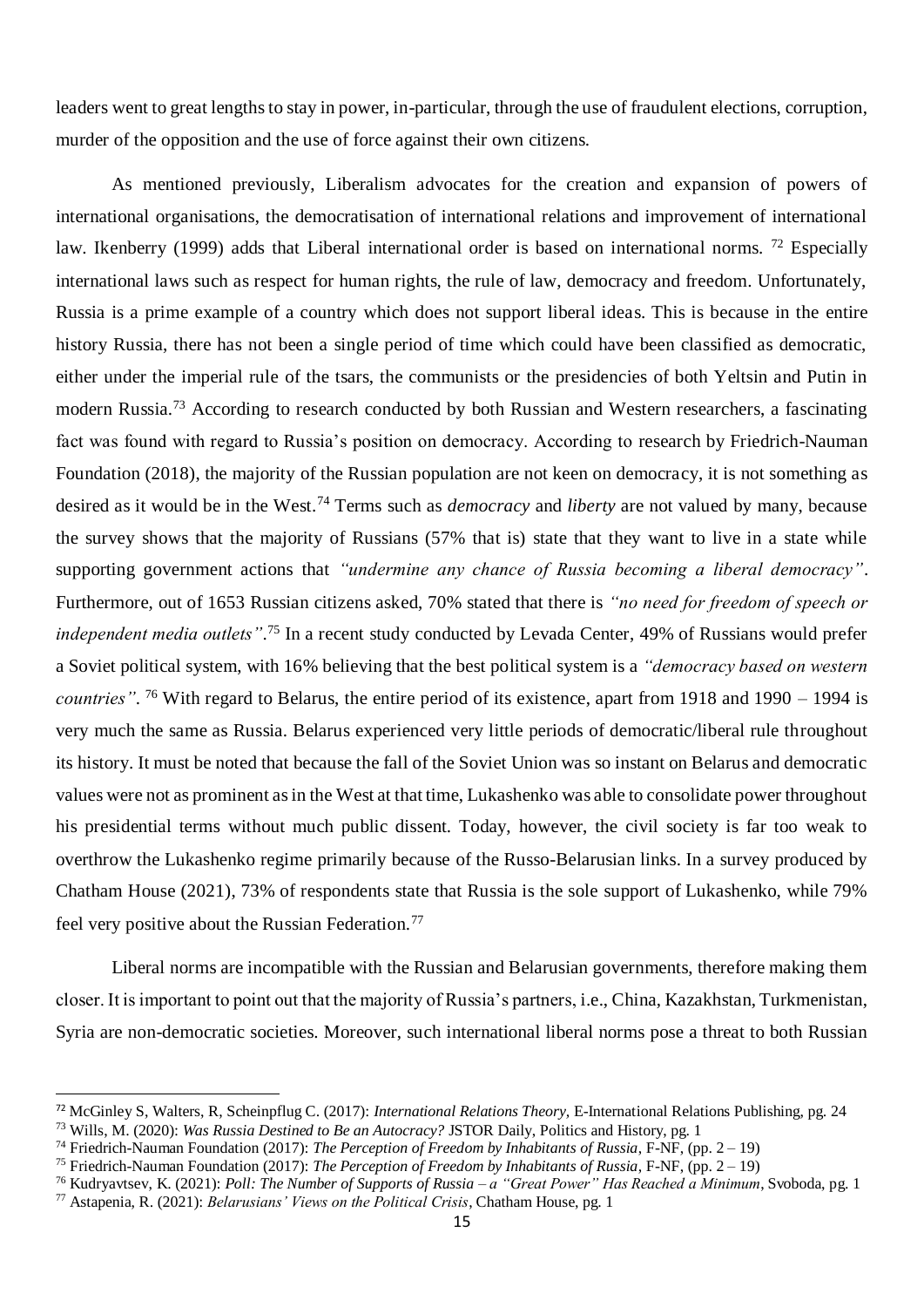and Belarusian governments. For instance, a prime similarity between the two states is their respective reactions to public dissent. Both Kremlin and Minsk have used repressive measures to deal with dissent, usually through the assassination of prominent opposition leaders, placing peaceful protesters to prison and taking freedoms away from their people. Lukashenko's regime, for example, employed brutality, coercion and violence as means to end anti-government protests. As a result of this, the European Union imposed a series of economic sanctions against the Belarusian regime, while the Belarusian government suspended its participation in the Eastern Partnership.<sup>78</sup> President Lukashenko cut off ties with the European Union, which left him isolated and with no choice but to cooperate with Kremlin in order to continue the generous provision of subsidies of oil and gas. Most importantly, by keeping close relations and making concessions with Vladimir Putin through the expansion of the Union State for the sake of the Russian Federation, Lukashenko will be able to stay in power for longer.

Because this part of the project examines internal dynamics of states, it is also important to include definitions of important thinkers from other paradigms which help to examine the problem formulation better. Althusser, who is a Marxist philosopher, distinguished between the ideological and repressive state apparatuses. Although these definitions are not part of the Liberalist paradigm, they are very much applicable to the internal dynamics of Russia and Belarus. Thus, these definitions must be examined and applied. According to Althusser (1970), the *ideological*state apparatus consists of institutions such as media, education and the law, which are directly influenced by states in order to transmit the values of the state on their population.<sup>79</sup> Both Russia and Belarus share very similar attitudes to institutions such as education, law and especially the media. For instance, the most popular TV channels in Russia, such as Channel One Russia, Russia 24 and Russia Today are either owned by the state or heavily state-funded.<sup>80</sup> In Belarus, media channels such as Belarus 1, ONT and STV are owned by the Government of Belarus. Interestingly enough, STV, which is the third most popular TV channel in Belarus, is owned by Alexander Lukashenko. State-controlled media is used as the ideological state apparatus to distort the realities and misinform the general population for the gain of their current governments. Bodrunova (2021), argues that as a result of this, freedom of expression in Russia and Belarus are almost non-existent because not only do state-controlled media gain the majority of viewings, most of independent and anti-government news agencies are banned as a result of dissent.<sup>81</sup>

As mentioned previously, Belarus enjoys a very generous provision of cheap gas and oil resources from the Russian government in exchange for loyalty. With this, the Belarusian state is able to fund the *Repressive* state apparatus<sup>82</sup>, which consists of the law enforcement and the military. By investing into these

1

<sup>80</sup> Maida, Adam (2017): *Online and On All Fronts – Russia's Assault on Freedom of Expression*, Human Rights Watch, pg. 1

<sup>78</sup> Brzozowski, A. (2021) *EU Reproves Belarus' Walkout from the Eastern Partnership*, EUROACTIV*,* pg. 1

<sup>79</sup> Althusser, L. (1970): *Ideology and Ideological State Apparatuses (Notes Towards an Investigation)*, New York, pg. 14

<sup>81</sup> Bodrunova, S. (2021): *Social Media and Political Dissent in Russia and Belarus*, SAGE Journals, pp. 1 – 3

<sup>82</sup> Althusser, L. (1970): *Ideology and Ideological State Apparatuses (Notes Towards an Investigation)*, New York, pg. 15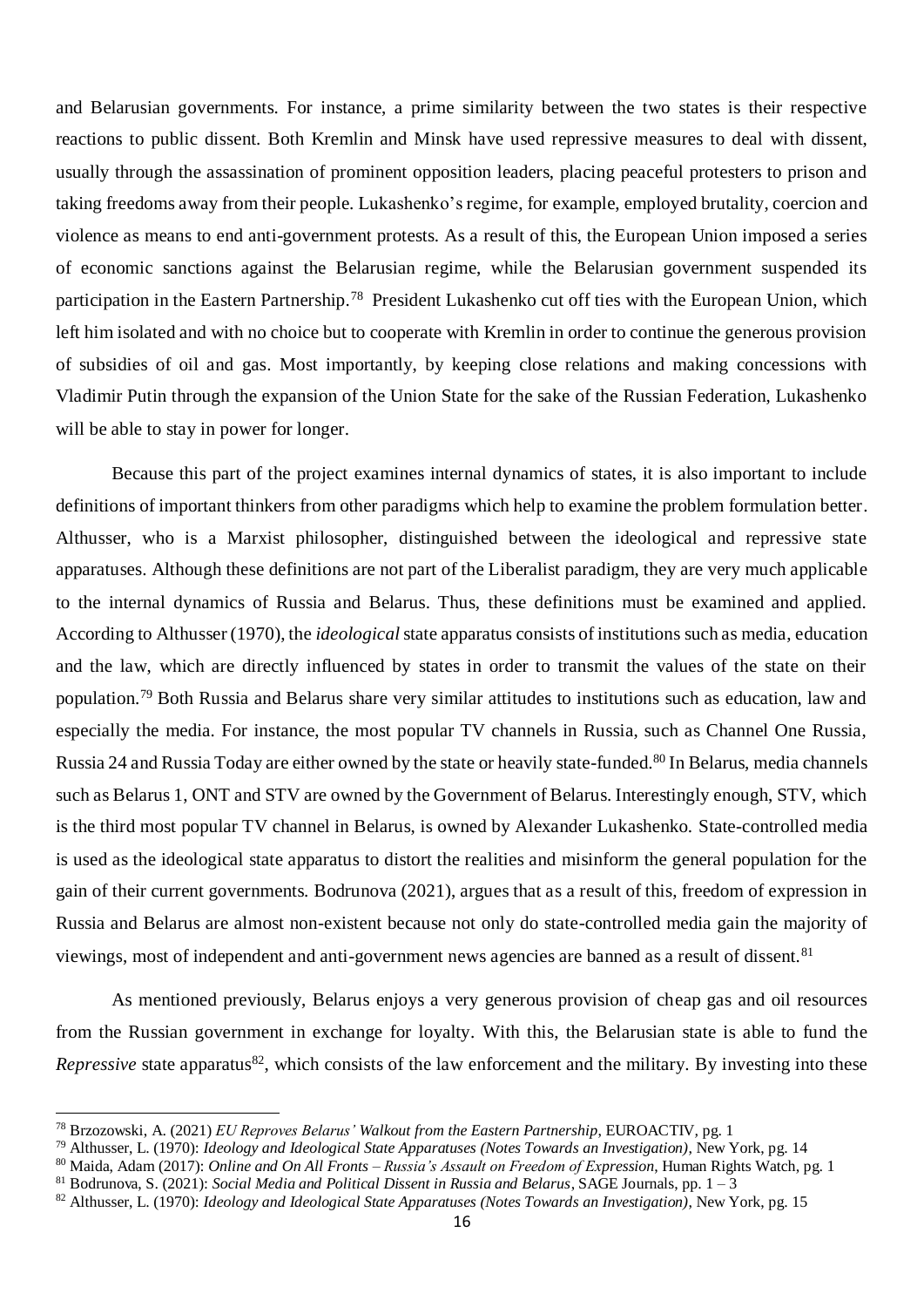institutions, Lukashenko has been able to suppress any public dissent and protest since 1994. For instance, the most recent 2020 – 2021 Belarusian protests which were caused by Lukashenko's authoritarian repression of Belarusian citizens, the Belarusian government was able to suppress them and imprison main opposition leaders. Recently, Sergei Tsikhanovsky, a prominent pro-democracy activist and dissident and husband of Svetlana Tsikhanovskaya – the leader of the Belarusian revolution – was sentenced for 18 years in prison. In Russia, the scenario is very much the same, but the enforcement apparatuses are far more sophisticated and are constantly used against the civil society in case of protest or dissent.

## **Chapter VI Conclusion**

In conclusion, this project has examined the various explanations for closeness behind Russian and Belarusian governments, in-particular through Liberal and Realist paradigms. The author of this paper also examined other explanations to help answer the problem formulation through Althusser's (1970) explanation of ideological and repressive state apparatuses, which is significant to this day. It is evident from the evidence provided that the US-led global order has created a difficult if not confrontational situation for Russia, primarily because of NATO expansion in Russia's traditional sphere of influence, which throughout the imperial and communist years was directly influenced by the Kremlin. Russia, which was on the verge of collapse in the 1990s had to reinforce its image through establishing closer ties with Belarus within the framework of the Union State. Today, as part of the agreement between the two countries, Russia is able to place its military assets on Belarusian territory and counterbalance the NATO presence in Eastern Europe as mentioned by Kremlin, also. In recent years, especially since 2008 and 2014, Georgia and Ukraine both demonstrated willingness to join the Euro-Atlantic club and shift away from Russian control. Unfortunately, the vulnerability created by the unipolar world order pushed Russia to invade the two countries, which as a result, had to pay a heavy price. To this day, for example, Ukraine has not recovered from the Russian occupation and involvement in eastern Ukraine. This project also provided information with regard to domestic factors of the two states. It is evident from the evidence produced that from internal dynamics, Russia and Belarus are identical in the style, length and means of rule of their presidents. Additionally, the two countries have turned to repressive measures against their civil societies in order to deal with public dissent and protest. It is evident that the Realist paradigm helps to understand the current state of Russo-Belarusian relations best, primarily because of the factors provided above. It is clear that for as long as Alexander Lukashenko is in power, Belarus and Russia will continue to develop strategic plans to integrate their countries further, which in-turn will diminish NATO's plans to expand further into the east. The two countries have recently signed 28 Union State programs in order to deepen the economic and military process. Although there has been no mention of political integration so far, one must remember that Rome was not built in one day and that political integration of two states is still a possible prospect.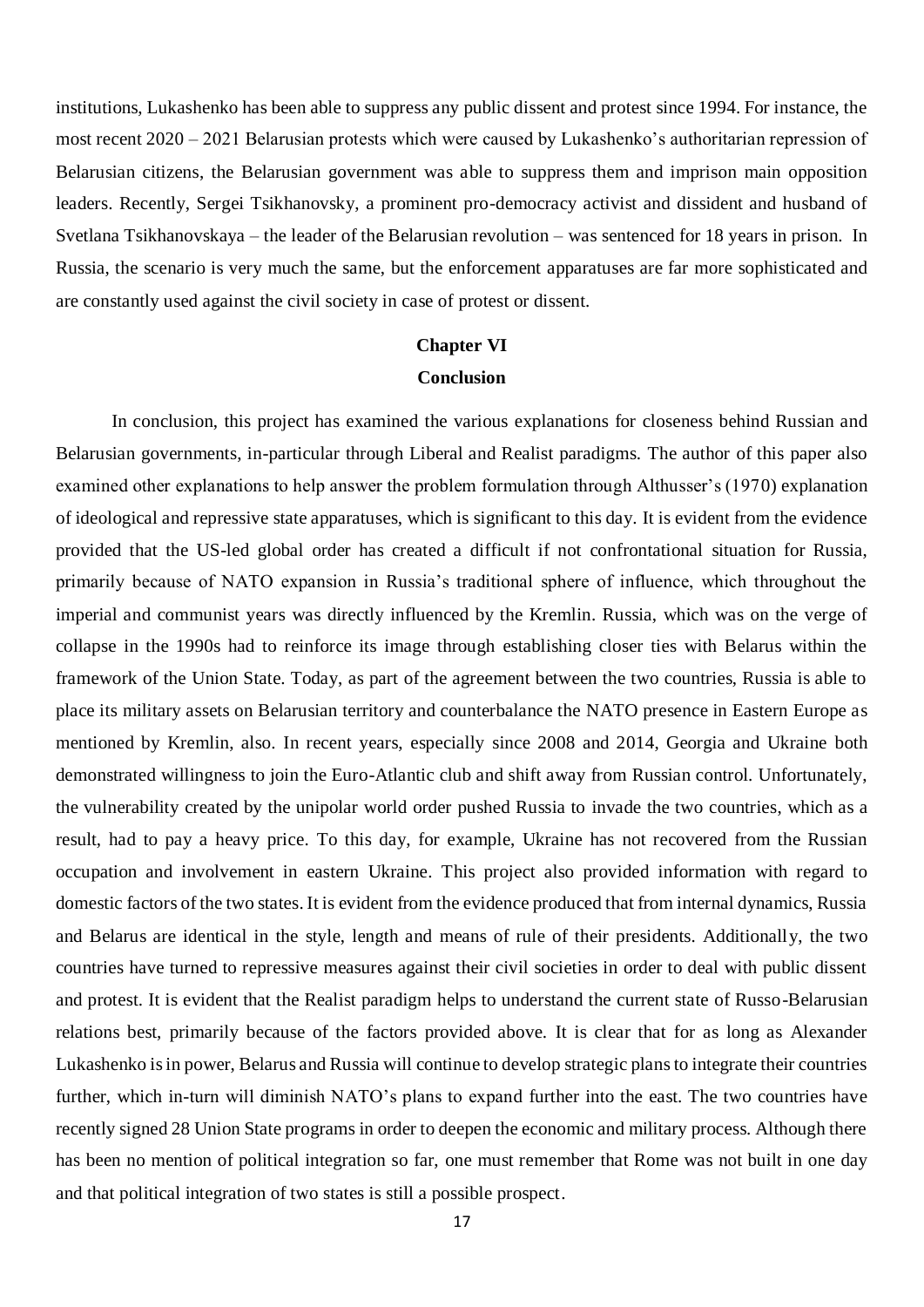## **Bibliography**

- 1. Adair-Toteff, C. (2019): Raymond Aron's Philosophy of Political Responsibility: Freedom, Democracy and National Identity, Edinburgh University Press, pp. 106 – 108
- 2. Amnesty International (2021): *Middle East and North Africa – Overview of Iraq*, pg. 1. Accessed: 20 December 2021. Available:<https://www.amnesty.org/en/location/middle-east-and-north-africa/iraq/>
- 3. Amnesty International (2021): *Middle East and North Africa – Overview of Libya,* pg. 1. Accessed: 20 December 2021. Available: [https://www.amnesty.org/en/location/middle-east-and-north](https://www.amnesty.org/en/location/middle-east-and-north-africa/libya/report-libya/)[africa/libya/report-libya/](https://www.amnesty.org/en/location/middle-east-and-north-africa/libya/report-libya/)
- 4. Amnesty International (2021): *Asia and the Pacific – Overview of Afghanistan*, pg. 1. Accessed: 20 December 2021. Available: [https://www.amnesty.org/en/location/asia-and-the-pacific/south](https://www.amnesty.org/en/location/asia-and-the-pacific/south-asia/afghanistan/)[asia/afghanistan/](https://www.amnesty.org/en/location/asia-and-the-pacific/south-asia/afghanistan/)
- 5. Astapenia, R. (2021): Belarusians' Views on the Political Crisis, Chatham House. Accessed: 20 December 2021. Available: [https://www.chathamhouse.org/2021/06/belarusians-views-political](https://www.chathamhouse.org/2021/06/belarusians-views-political-crisis)[crisis](https://www.chathamhouse.org/2021/06/belarusians-views-political-crisis)
- 6. Bendin, A. (2013): Return of White Russia, Archive of Publications, Moskva Journal. Accessed: 2 December 2021. Available: [http://www.moskvam.ru/publications/publication\\_860.html](http://www.moskvam.ru/publications/publication_860.html) (translated)
- 7. Big Russian Encyclopaedia (2004): Treaty on the Formation of the Union of the SSR, Ministry of Culture of the Russian Federation. Accessed: 2 December 2021. Available: [https://bigenc.ru/domestic\\_history/text/1963059](https://bigenc.ru/domestic_history/text/1963059) (translated)
- 8. Bodrunova, S. (2021): Social Media and Political Dissent in Russia and Belarus, SAGE Journals. Accessed: 21 December 2021. Available: <https://journals.sagepub.com/doi/pdf/10.1177/20563051211063470>
- 9. Brzozowski, A. (2021) EU Reproves Belarus' Walkout from the Eastern Partnership, EUROACTIV. Accessed: 11 December 2021. Available: [https://www.euractiv.com/section/europe-s-east/news/eu](https://www.euractiv.com/section/europe-s-east/news/eu-reproves-belarus-walkout-from-the-eastern-partnership/)[reproves-belarus-walkout-from-the-eastern-partnership/](https://www.euractiv.com/section/europe-s-east/news/eu-reproves-belarus-walkout-from-the-eastern-partnership/)
- 10. Buchan, B. (2018): Brills Companion to Anarchism and Philosophy Anarchism and Liberalism. Accessed: 7 December 2021. Available: [https://experts.griffith.edu.au/7101-bruce](https://experts.griffith.edu.au/7101-bruce-buchan/publications)[buchan/publications](https://experts.griffith.edu.au/7101-bruce-buchan/publications)
- 11. Calzini, P. (2005): Vladimir Putin and the Chechen War, The International Spectator. Accessed: 8 December 2021. Available:<https://www.files.ethz.ch/isn/124994/calzini.pdf>
- 12. Challis, B. (2020): Belarus beyond 2020: Implications for Russia and the West, Euro-Atlantic Security Policy Brief. Accessed: 2 December 2021. Available: <https://www.europeanleadershipnetwork.org/policy-brief/belarus-beyond-2020/>
- 13. Congressional Research Service (1999): The Russian Financial Crisis of 1998: Analysis of Trends, Causes and Implications, Library of Congress. Accessed: 8 December 2021. Available: [https://www.everycrsreport.com/files/19990218\\_98-](https://www.everycrsreport.com/files/19990218_98-578_353c595b8980dfeaab66aa782deab2898c3b6889.pdf) [578\\_353c595b8980dfeaab66aa782deab2898c3b6889.pdf](https://www.everycrsreport.com/files/19990218_98-578_353c595b8980dfeaab66aa782deab2898c3b6889.pdf)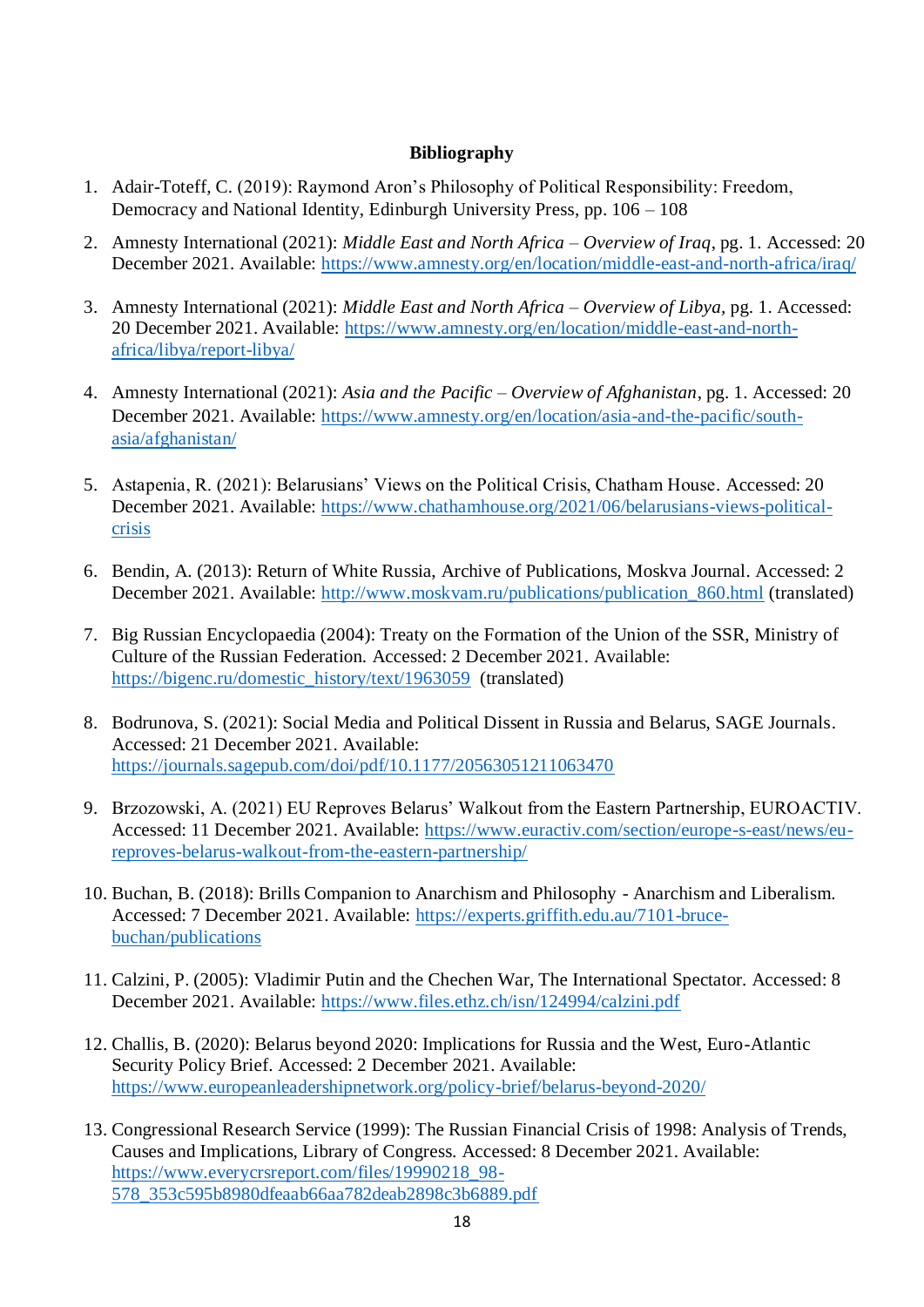- 14. Faris, D. (2021): The Madness of Expanding NATO, The Week Magazine. Accessed: 7 December 2021. Available:<https://theweek.com/world/1006143/the-madness-of-expanding-nato>
- 15. Federal State Statistics Service (2017): Russia in Figures, Official Publications. Accessed: 2 December 2021. Available: [https://www.gks.ru/free\\_doc/doc\\_2017/rusfig/rus17e.pdf](https://www.gks.ru/free_doc/doc_2017/rusfig/rus17e.pdf)
- 16. Freedom House (2021): Countries and Territories: The Russian Federation, Freedom House Index. Accessed: 11 and 12 December 2021. Available: [https://freedomhouse.org/countries/freedom](https://freedomhouse.org/countries/freedom-world/scores)[world/scores](https://freedomhouse.org/countries/freedom-world/scores)
- 17. Friedrich-Nauman Foundation (2017): The Perception of Freedom by Inhabitants of Russia, F-NF, (pp. 2 – 19). Accessed: 20 December 2021. Available: [https://www.freiheit.org/ost-und](https://www.freiheit.org/ost-und-sudosteuropa/what-freedom-perception-russian-citizens)[sudosteuropa/what-freedom-perception-russian-citizens](https://www.freiheit.org/ost-und-sudosteuropa/what-freedom-perception-russian-citizens)
- 18. Hedenskog, J. (2021): Endgame Belarus? Union State Integration Under Pressure, The Swedish Defence Research Agency. Accessed: 2 December 2021. Available: [https://foi.se/nyheter-och](https://foi.se/nyheter-och-press/nyheter/2021-11-03-ryssland-och-belarus-narmare-en-union.html?openExpanderWith=Endgame%2CBelarus)[press/nyheter/2021-11-03-ryssland-och-belarus-narmare-en](https://foi.se/nyheter-och-press/nyheter/2021-11-03-ryssland-och-belarus-narmare-en-union.html?openExpanderWith=Endgame%2CBelarus)[union.html?openExpanderWith=Endgame%2CBelarus](https://foi.se/nyheter-och-press/nyheter/2021-11-03-ryssland-och-belarus-narmare-en-union.html?openExpanderWith=Endgame%2CBelarus) (translated)
- 19. Hobbes, T. (1651): The Leviathan: Selections on the State of Nature, War and formation of the State, Baltimore: Penguin Books (1968)
- 20. Janeliunas, T. (2007): Between Russia and the EU: Transformational Opportunities for Belarus, [https://www.researchgate.net/publication/228467471\\_Between\\_Russia\\_and\\_the\\_EU\\_Transformation](https://www.researchgate.net/publication/228467471_Between_Russia_and_the_EU_Transformational_Opportunities_for_Belarus) [al\\_Opportunities\\_for\\_Belarus](https://www.researchgate.net/publication/228467471_Between_Russia_and_the_EU_Transformational_Opportunities_for_Belarus)
- 21. Janeliunas, T. (2021): The Long Shadow of a Nuclear Monster, International Centre for Defence an Security. Accessed: 9 December 2021. Available: [https://icds.ee/wp](https://icds.ee/wp-content/uploads/2021/03/ICDS_Analysis_The_Long_Shadow_of_a_Nuclear_Monster_Tomas_Janeliunas_March_2021.pdf)[content/uploads/2021/03/ICDS\\_Analysis\\_The\\_Long\\_Shadow\\_of\\_a\\_Nuclear\\_Monster\\_Tomas\\_Janel](https://icds.ee/wp-content/uploads/2021/03/ICDS_Analysis_The_Long_Shadow_of_a_Nuclear_Monster_Tomas_Janeliunas_March_2021.pdf) [iunas\\_March\\_2021.pdf](https://icds.ee/wp-content/uploads/2021/03/ICDS_Analysis_The_Long_Shadow_of_a_Nuclear_Monster_Tomas_Janeliunas_March_2021.pdf)
- 22. Keohane, R. and Martin, L. (1995): The Promise of Institutionalist Theory, International Security, JSTOR. Accessed: 7 December 2021. Available:<https://www.jstor.org/stable/2539214>
- 23. Kortunov, A. et al. (2018): Woodrow Wilson's Fourteen Points 100 Years On, Center for Strategic Research. Accessed: 7 December 2021. Available: [https://www.csr.ru/uploads/2018/01/Report-](https://www.csr.ru/uploads/2018/01/Report-Wilson-Web-EN-1.pdf)[Wilson-Web-EN-1.pdf](https://www.csr.ru/uploads/2018/01/Report-Wilson-Web-EN-1.pdf)
- 24. Kudryavtsev, K. (2021): Poll: The Number of Supports of Russia a "Great Power" Has Reached a Minimum. Accessed: 12 December 2021. Available: [https://www.svoboda.org/a/opros-chislo](https://www.svoboda.org/a/opros-chislo-storonnikov-rossii-velikoy-derzhavy-dostiglo-minimuma/31454065.html)[storonnikov-rossii-velikoy-derzhavy-dostiglo-minimuma/31454065.html](https://www.svoboda.org/a/opros-chislo-storonnikov-rossii-velikoy-derzhavy-dostiglo-minimuma/31454065.html) (translated)
- 25. Levada Center (2019): The Collapse of the USSR, Yuri Levada Analytical Centre's Polling, pg. 1. Accessed: 19 December 2021. Available: [https://www.levada.ru/en/2019/01/14/the-collapse-of-the](https://www.levada.ru/en/2019/01/14/the-collapse-of-the-ussr/)[ussr/](https://www.levada.ru/en/2019/01/14/the-collapse-of-the-ussr/)
- 26. Levada Centre (2020): From Opinions to Understanding "Friends" and "Enemies" of Russia. Accessed 10 December 2021. Available:<https://www.levada.ru/en/2020/11/05/enemies-2/>
- 27. Lukashenko, A. (2018): Press Conference of the President of the Republic of Belarus on 14th of December 2018. Accessed: 29 November 2021. Available: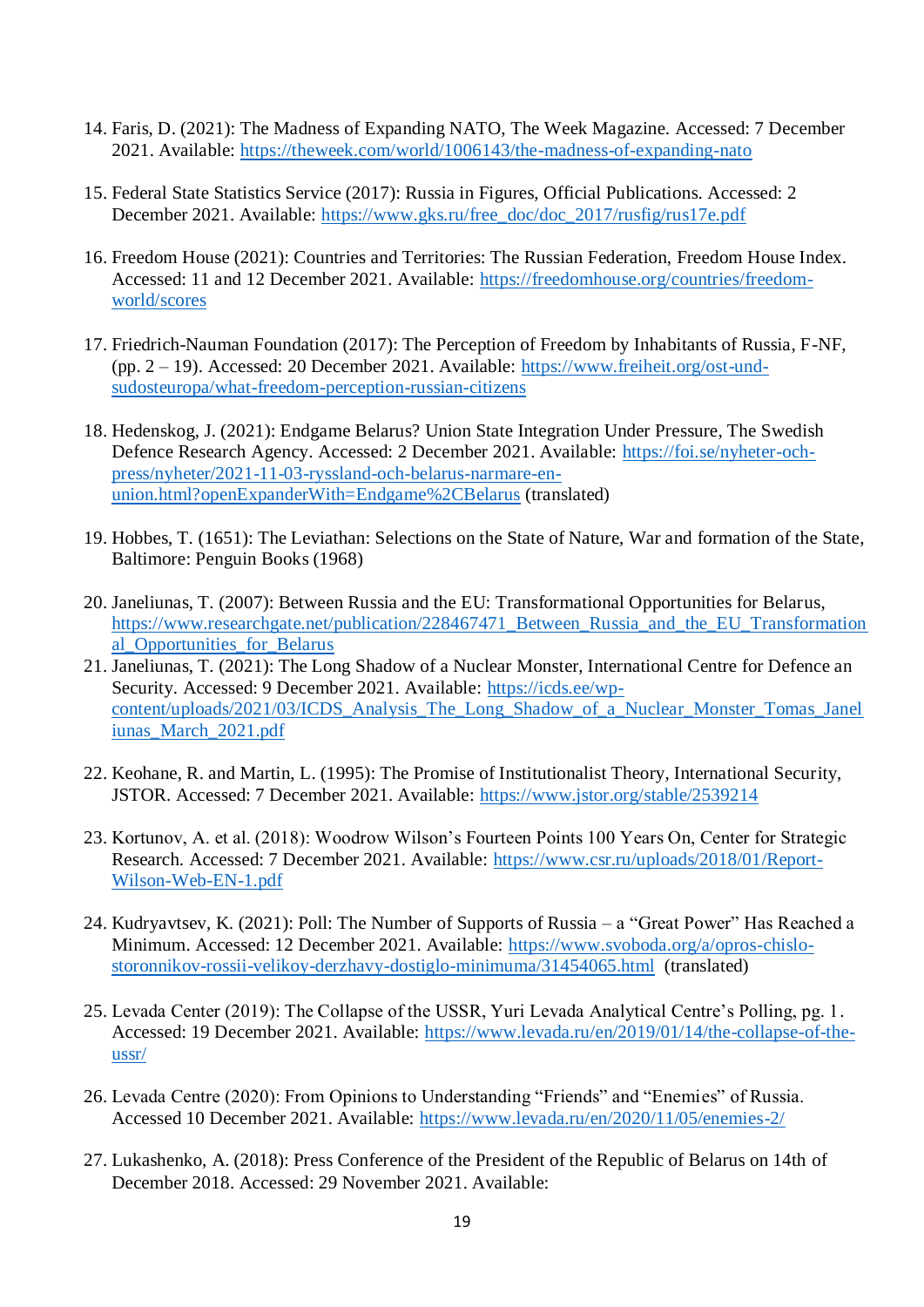[https://president.gov.by/ru/events/vstrecha-s-predstaviteljami-rossijskogo-medijnogo-soobschestva-](https://president.gov.by/ru/events/vstrecha-s-predstaviteljami-rossijskogo-medijnogo-soobschestva-20062)[20062](https://president.gov.by/ru/events/vstrecha-s-predstaviteljami-rossijskogo-medijnogo-soobschestva-20062) (translated)

- 28. Lukashenko, A. (2020): Interview of President Lukashenko with Ukrainian journalist Dmytro Gordon on 6th of August 2020. Accessed 8 December. Available: <https://president.gov.by/en/events/interview-to-ukrainian-journalist-dmitry-gordon>
- 29. Lukashenko, A: (2021): Interview of the President of the Republic of Belarus with Dmitry Kiselev. Accessed: 15 December 2021. Available: [https://president.gov.by/ru/events/intervyu](https://president.gov.by/ru/events/intervyu-mezhdunarodnomu-informacionnomu-agentstvu-rossiya-segodnya)[mezhdunarodnomu-informacionnomu-agentstvu-rossiya-segodnya](https://president.gov.by/ru/events/intervyu-mezhdunarodnomu-informacionnomu-agentstvu-rossiya-segodnya) (translated)
- 30. Maida, Adam (2017): Online and On All Fronts Russia's Assault on Freedom of Expression, Human Rights Watch. Accessed: 18 December 2021. Available: <https://www.hrw.org/report/2017/07/18/online-and-all-fronts/russias-assault-freedom-expression>
- 31. Mankoff, J. (2014): "Russia's Latest Land Grab: How Putin Won Crimea and Lost Ukraine, Foreign Affairs. Accessed: 8 December 2021. Available:<https://www.jstor.org/stable/24483406>
- 32. Marin, A. (2020): The Union State of Belarus and Russia: Myths and Realities of Political-Military Integration, Vilnius Institute for Policy Analysis. Accessed: 2 December 2021. Available: [https://vilniusinstitute.lt/wp-content/uploads/2020/06/Anais-Marin-Union-State-of-Belarus-and-](https://vilniusinstitute.lt/wp-content/uploads/2020/06/Anais-Marin-Union-State-of-Belarus-and-Russia.pdf)[Russia.pdf](https://vilniusinstitute.lt/wp-content/uploads/2020/06/Anais-Marin-Union-State-of-Belarus-and-Russia.pdf)
- 33. McGinley S, Walters, R, Scheinpflug C. (2017): International Relations Theory. Available: <https://www.e-ir.info/publication/international-relations-theory/>
- 34. Mearsheimer J. (2009): International Relations: Reckless States and Realism, Sage Journals.
- 35. Mearsheimer, J. (2001): Great Power Politics in the Twenty First Century, University of Chicago.
- 36. Mearsheimer, J. (2014): Why the Ukraine Crisis Is the West's Fault: The Liberal Delusions that Provoked Putin, Foreign Affairs, JSTOR. Accessed: 20 December 2021. Available: <https://www.jstor.org/stable/24483306>
- 37. Melyantsov, D. (2021): Why Does Russia Support Lukashenko? Deutsche Welle. Accessed: 9 December 2021. Available: [https://www.dw.com/ru/pochemu-rossija-podderzhivaet-lukashenko/a-](https://www.dw.com/ru/pochemu-rossija-podderzhivaet-lukashenko/a-57824277)[57824277](https://www.dw.com/ru/pochemu-rossija-podderzhivaet-lukashenko/a-57824277) (translated)
- 38. Metcel, M. (2021): Chronology of Alexander Lukashenko's Visits to Russia, TASS News Agency, Moscow. Accessed: 2 December 2021. Available:<https://tass.ru/info/10758581> (translated)
- 39. Metzel, M. (2021): Russia to Continue Integration with Belarus Putin, Russian News Agency (Tass). Accessed: 1 December 2021. Available:<https://tass.ru/ekonomika/12962981> (translated)
- 40. Ministry of Defence of Belarus (2021): Belarus and NATO, pg. 1. Accessed: 19 December 2021. Available: [https://www.mil.by/ru/military\\_policy/rb\\_nato/](https://www.mil.by/ru/military_policy/rb_nato/) (translated)
- 41. Ministry of Foreign Affairs of Belarus (2017): General Information about the Republic of Belarus. Accessed: 1 December 2021. Available: [https://mfa.gov.by/en/foreign\\_policy/general\\_information/](https://mfa.gov.by/en/foreign_policy/general_information/)
- 42. Motorin, V. (2020): "We Will Deal with Them!": Lukashenko Took Up a Machine Gun After Protest with the Participation of 100,000 Belarusians, Forbes Russia. Accessed: 10 December 2021.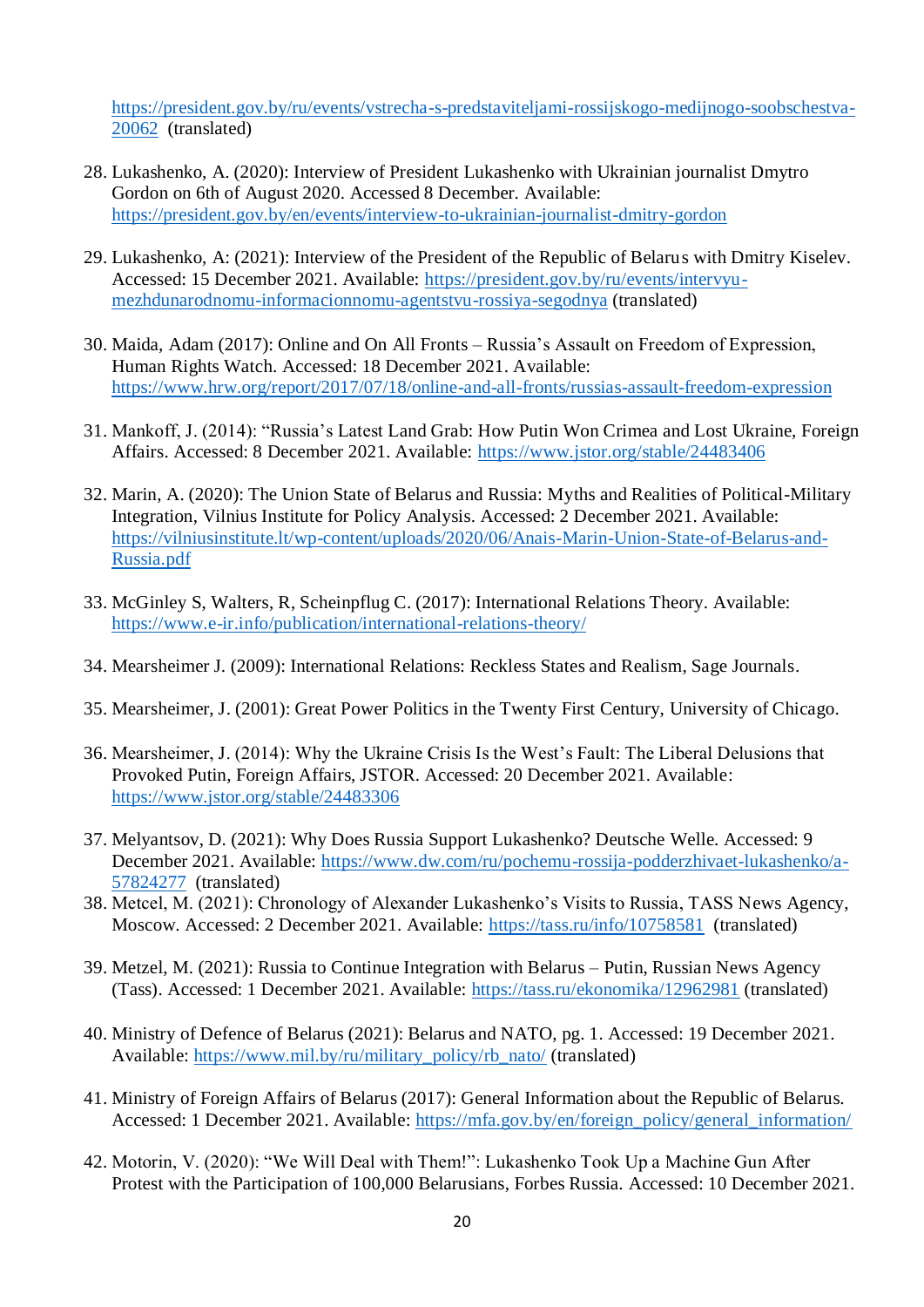Available: [https://www.forbes.ru/obshchestvo/407611-my-s-nimi-razberemsya-lukashenko](https://www.forbes.ru/obshchestvo/407611-my-s-nimi-razberemsya-lukashenko-vzyalsya-za-avtomat-posle-akcii-protesta-s)[vzyalsya-za-avtomat-posle-akcii-protesta-s](https://www.forbes.ru/obshchestvo/407611-my-s-nimi-razberemsya-lukashenko-vzyalsya-za-avtomat-posle-akcii-protesta-s) (translated)

- 43. NATO (1982): NATO and the Warsaw Pact Force Comparisons, NATO Archives Online. Accessed: 7 December 2021. Available:<https://archives.nato.int/nato-and-warsaw-pact-force-comparisons-2>
- 44. Official Internet Resources of the President of Russia (2021): List of Trips Made by President Putin. Accessed: 5 December 2021. Available:<http://kremlin.ru/events/president/trips> (translated)
- 45. Putin V. (2018): Press Conference of the President of the Russian Federation on 2nd of March 2018. Accessed: 8 December 2021. Available:<http://kremlin.ru/events/president/news/59455> (translated)
- 46. Putin, V. (1999): Putin's Address at the Meeting of the Government of Russia Dedicated to Counter-Terrorist Operations in North Caucasus. Accessed: 8 December 2021. Available: <https://www.forbes.ru/biznes/354441-prezident-shutit-kak-menyalsya-yumor-vladimira-putina> (translated)
- 47. Putin, V. (2015): President Putin's Interview with Il Corriere della Sera Magazine on 7th of June 2015. Accessed: 10 December 2021. Available: [https://www.corriere.it/english/15\\_giugno\\_07/vladimir-putin-interview-to-the-italian-newspaper](https://www.corriere.it/english/15_giugno_07/vladimir-putin-interview-to-the-italian-newspaper-corriere-sera-44c5a66c-0d12-11e5-8612-1eda5b996824.shtml)[corriere-sera-44c5a66c-0d12-11e5-8612-1eda5b996824.shtml](https://www.corriere.it/english/15_giugno_07/vladimir-putin-interview-to-the-italian-newspaper-corriere-sera-44c5a66c-0d12-11e5-8612-1eda5b996824.shtml)
- 48. Putin, V. (2019): President Putin's Dialogue at the St. Petersburg International Economic Forum on 7th of June 2019. Accessed: 1 December 2021. Available: [https://roscongress.org/en/events/peterburgskiy-mezhdunarodnyy-ekonomicheskiy-forum-](https://roscongress.org/en/events/peterburgskiy-mezhdunarodnyy-ekonomicheskiy-forum-2019/about/)[2019/about/](https://roscongress.org/en/events/peterburgskiy-mezhdunarodnyy-ekonomicheskiy-forum-2019/about/)
- 49. Putin, V. (2021): President Putin's Dialogue at Valdai Discussion Club on 21st of October 2021, the Kremlin. Accessed: 8 December 2021. Available:<http://kremlin.ru/events/president/news/66975> (translated)
- 50. Putin, V. (2021): President Putin's Dialogue at Valdai Discussion Club on 21st of October 2021. Accessed: 22 November 2021. Available:<http://en.kremlin.ru/events/president/news/66975/videos>
- 51. Schmitt, O. (2018): Raymond Aron and International Relations, Chapter VIII, Routledge
- 52. Schouenborg, L. (2010): Why War Has Become Obsolete in Europe, Freeman Spogli Institute for International Relations. Accessed: 7 December 2021. Available: [https://spice.fsi.stanford.edu/docs/why\\_war\\_has\\_become\\_obsolete\\_in\\_europe](https://spice.fsi.stanford.edu/docs/why_war_has_become_obsolete_in_europe)
- 53. Schweller, R. (2016): The Balance of Power in World Politics, Oxford Research Encyclopaedias, Oxford University Press. Accessed: 7 December 2021. Available: [https://www.researchgate.net/publication/306091384\\_The\\_Balance\\_of\\_Power\\_in\\_World\\_Politics#re](https://www.researchgate.net/publication/306091384_The_Balance_of_Power_in_World_Politics#read) [ad](https://www.researchgate.net/publication/306091384_The_Balance_of_Power_in_World_Politics#read)
- 54. Shraibman, A. (2019): Belarus Ready to 'Unite' With Russia, Lukashenko Says, The Moscow Times. Accessed: 9 December 2021. Available: [https://www.themoscowtimes.com/2019/02/15/were](https://www.themoscowtimes.com/2019/02/15/were-ready-unite-with-russia-belarus-leader-lukashenko-says-a64517)[ready-unite-with-russia-belarus-leader-lukashenko-says-a64517](https://www.themoscowtimes.com/2019/02/15/were-ready-unite-with-russia-belarus-leader-lukashenko-says-a64517)